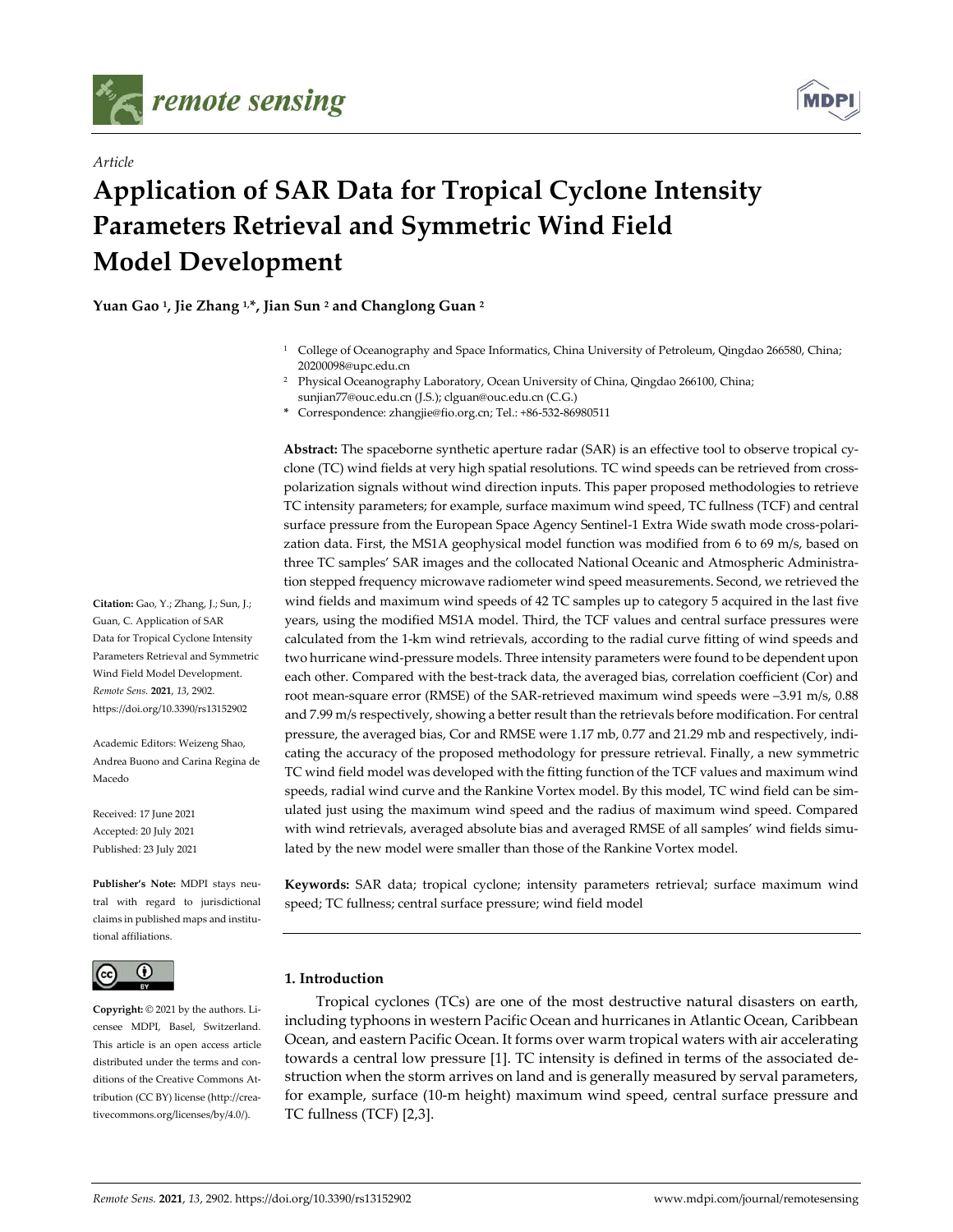In meteorology, surface maximum wind speed is defined as the time-averaged maximum wind in the TC eyewall region. Both Saffir-Simpson hurricane intensity categories and the east Asian intensity definition are based on surface maximum wind speed, despite different averaged durations [4]. A strong storm tends to have a lower central pressure. The difference between central surface pressure and ambient surface pressure is the dominant factor for generating gradient wind and has a positive correlation with maximum wind speed [5]. Wind-pressure models relate wind speed to pressure, which are widely utilized to estimate or simulate the wind field from limited pressure observations and vice versa [6–8].

In order to measure the size of the TC wind field, the radius of the maximum wind (*RMW*) and the radius of the gale-force wind (*R*17) are defined as size parameters. They receive particular attention and are used by former analysis to document the structure and the strength evolution of TC systems [9–11]. *RMW* describes the radius of extreme wind near the eyewall and *R*17 describes the extent of TC outer circulation. TCF bridges the gap between size and intensity, whose variation indicates TC's intensification [12]. In general, a TC is considered to be intense when it has a small *RMW* and a large *R*17, corresponding to a large TCF value, and weak when it has a large *RMW* and a small *R*17, corresponding to a small TCF value [3].

Spaceborne active microwave radars, such as scatterometers and synthetic aperture radars (SAR), can be employed day and night for monitoring TC systems over oceans [13,14]. Based on the positive correlation between microwave backscattering and sea surface roughness, sea surface wind speed can be retrieved by geophysical model functions (GMF) from different polarization channels [15–17]. The GMF usually refers to the empirical formula relating a normalized radar cross section (NRCS) to wind vector and radar incident angles. Due to the limitation of Bragg scattering, the co-polarization (VV or HH) NRCS becomes saturated with wind increasing under TC conditions. For example, the VV-polarization NRCS does not increase when the wind speed exceeds 25 m/s, leading to the retrieval problem of hurricane wind speeds, because the lower limit of the category 1 hurricane is 33 m/s [18].

With improvement of the active microwave radar technology, cross-polarization (VH or HV) NRCS is found to be unsaturated, even under extreme wind conditions, because the cross-polarization echo signals are sensitive to wave breaking [19,20]. Hence, SAR cross-polarization signals are more suitable for retrieving TC surface wind speeds, which provides a valuable data source with high spatial resolution for studying detailed storm field structures [21,22]. It has been indicated that the cross-polarization NRCS is dependent upon wind speed and radar incident angle, and is independent of wind direction [23,24]. For extreme wind speed, the incidence angle dependency is found to be weak [16]. The cross-polarization GMF based on this relationship is the foundation of retrieving TC wind speeds from SAR images, which influences the accuracy of TC intensity parameter retrieval directly. According to the collocations of SAR data and a variety of wind speed measurements or simulations, a large number of cross-polarization GMFs have been established empirically, such as the H14 model [25] and the MS1A model [26].

Based on the Radarsat-2 dual-polarization ScanSAR mode products, Hwang et al. proposed the H14 GMF, which includes two models, i.e., H14s and H14E. The two models were established with the same design methodology, but from different wind references, leading to obviously different parameters. The wind sources of the former model were buoy, stepped frequency microwave radiometer (SFMR) and H\*Wind data, whose maximum value was 56.00 m/s. For wind speeds higher than 35 m/s, VH NRCS acquired at incident angles lower than 45° was predicted to be saturated by the H14s model. The latter model was applicable to the European Center for Medium-range Weather Forecast (ECMWF) wind simulations, whose maximum value was 37.63 m/s. It has no saturation error for winds higher than 35 m/s. Validations suggested that the root mean squares (RMS) difference and bias were 2.45 and −0.32 m/s respectively for the H14E model.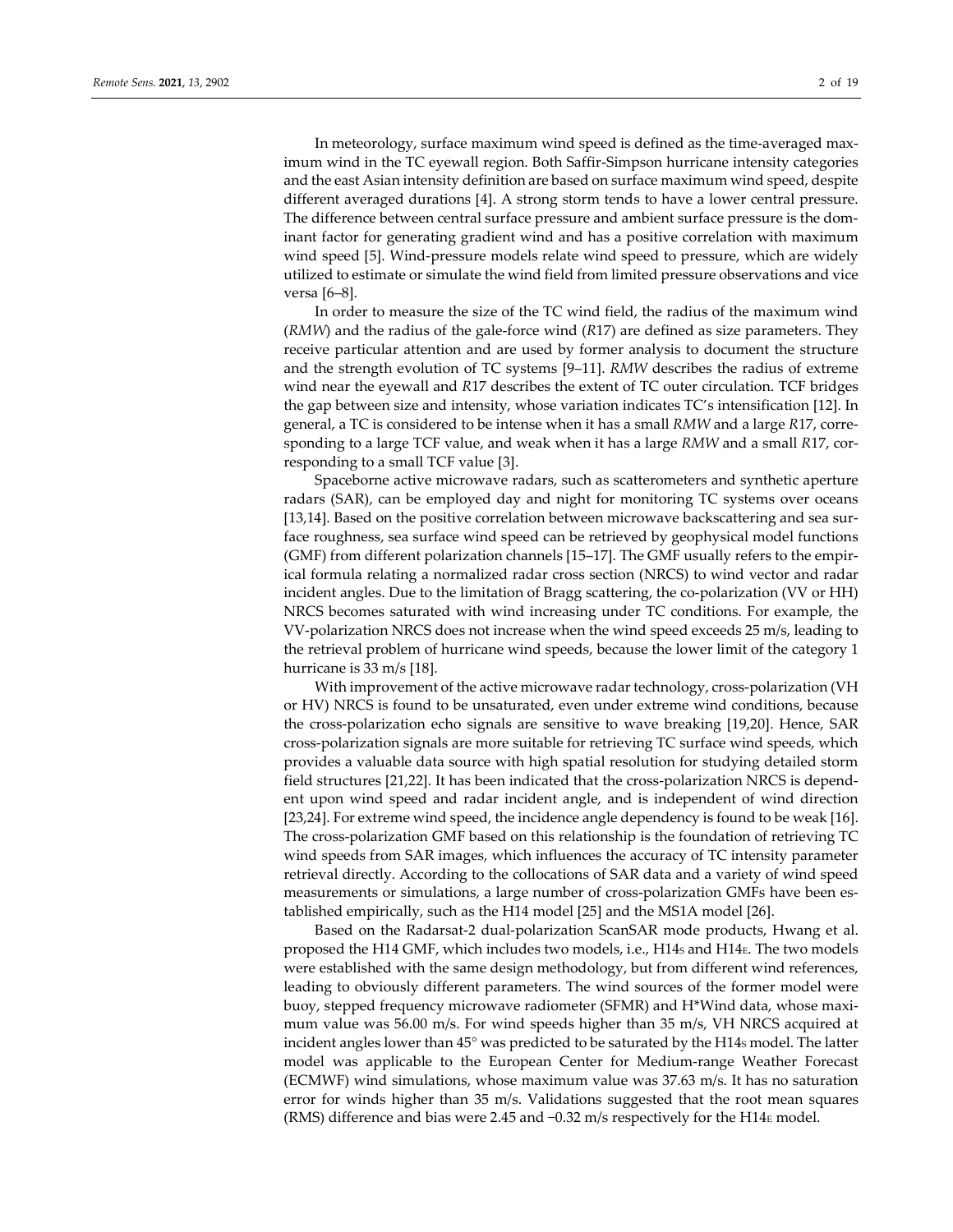By the same design methodology as the H14 model, the MS1A model was proposed

based on the Sentinel-1A products acquired in Extra Wide swath (EW) mode and the soil moisture active passive (SMAP) wind speed measurements, whose maximum value is about 45 m/s. In their study, due to the limitation of SMAP data's spatial resolution, VH NRCS values were averaged from a high spatial resolution (about 90 m) to a coarser spatial resolution (40 km). The 3-km retrievals were not validated. This shortcoming was mainly caused by the problem of wind reference availability in the Satellite Hurricane Observation Campaign (SHOC) during the 2016 hurricane season. There was only the Tropical Strom Karl collocated with SFMR measurements, meaning that the maximum wind speed was less than 33 m/s for this case. Although it has been indicated that the agreement between SMAP and SFMR for winds greater than 25 m/s is very good [27], the MS1A model still needs to be evaluated by comparing retrievals with SFMR data.

Using 3-km winds retrieved by the MS1AHW model, Combot et al. constructed an extensive database from RadarSat-2 and Sentinel-1 SAR acquisitions to describe how the SAR-derived wind field can be used to extract important TC parameters and evaluate their consistency with respect to best-track and SFMR airborne measurements [28]. While retrievals have a strong correlation with the SFMR data provided by Center for Satellite Applications and Research (STAR) of the National Environmental Satellite, Data, and Information Service (NESDIS), they have lower statistical outcomes with the SFMR data from Hurricane Research Division (HRD) of the Atlantic Oceanographic and Meteorological Laboratory (AOML), that we will use here. For AOML/HRD, bias and RMSE are 1.49 and 4.32 m/s, respectively. For STAR/NESDIS, bias and RMSE are −0.24 and 3.86 m/s, respectively.

In this study, we focus on the application of SAR data for TC intensity parameter retrieval and symmetric wind field model development. Following the introduction, the data used are introduced in Section 2. In Section 3, the MS1A-retrieved wind speeds are compared against the SFMR data for modification. In Section 4, we retrieve 42 TC samples' wind fields by the modified MS1A model and extract their intensity parameters. Then, these parameters are analyzed statistically and compared with the best-track data. A new TC wind field model is developed in Section 5. Discussions and conclusions are made in Sections 6 and 7, respectively.

## **2. Data**

#### *2.1. Sentinel-1 EW Mode Data*

For the European Space Agency (ESA) Sentinel-1 A/B satellites, TC images are generally acquired in the EW mode or the Interferometric Wide swath (IW) mode. The two modes include both VV-polarization and VH-polarization channels. The EW mode images have a wider swath (400 km) and more sub-swaths (5) than the IW mode images (250-km swath and 3 sub-swaths), and sacrifice high spatial resolution for large coverage.

In this study, the L1-detected medium-resolution (GRD-MD) dual-polarization products in EW mode were collected from the ESA Copernicus Open Access Hub database (https://scihub.copernicus.eu/, accessed date: 21 April, 2021), including 68 scenes of 42 TC samples (23 hurricane samples and 19 typhoon samples) acquired in the past five years. Their brief information is listed in Tables A1 and A2. In the data processing step, the Sentinel Application Platform (SNAP) 7.0 software was utilized for GRD border noise removal, thermal noise removal, and image calibration. All images were resampled at a spatial resolution of 1 km, which is comparable to the SFMR data and is used throughout.

## *2.2. SFMR Wind Speed Measurements*

As an airborne passive microwave radar, the National Oceanic and Atmospheric Administration (NOAA) SFMR is the primary instrument used by the National Hurricane Center (NHC) to determine hurricane intensity. SFMR measures surface brightness temperature along the flight track in 6 frequency bands spanning 4.6 to 7.2 GHz [29]. Wind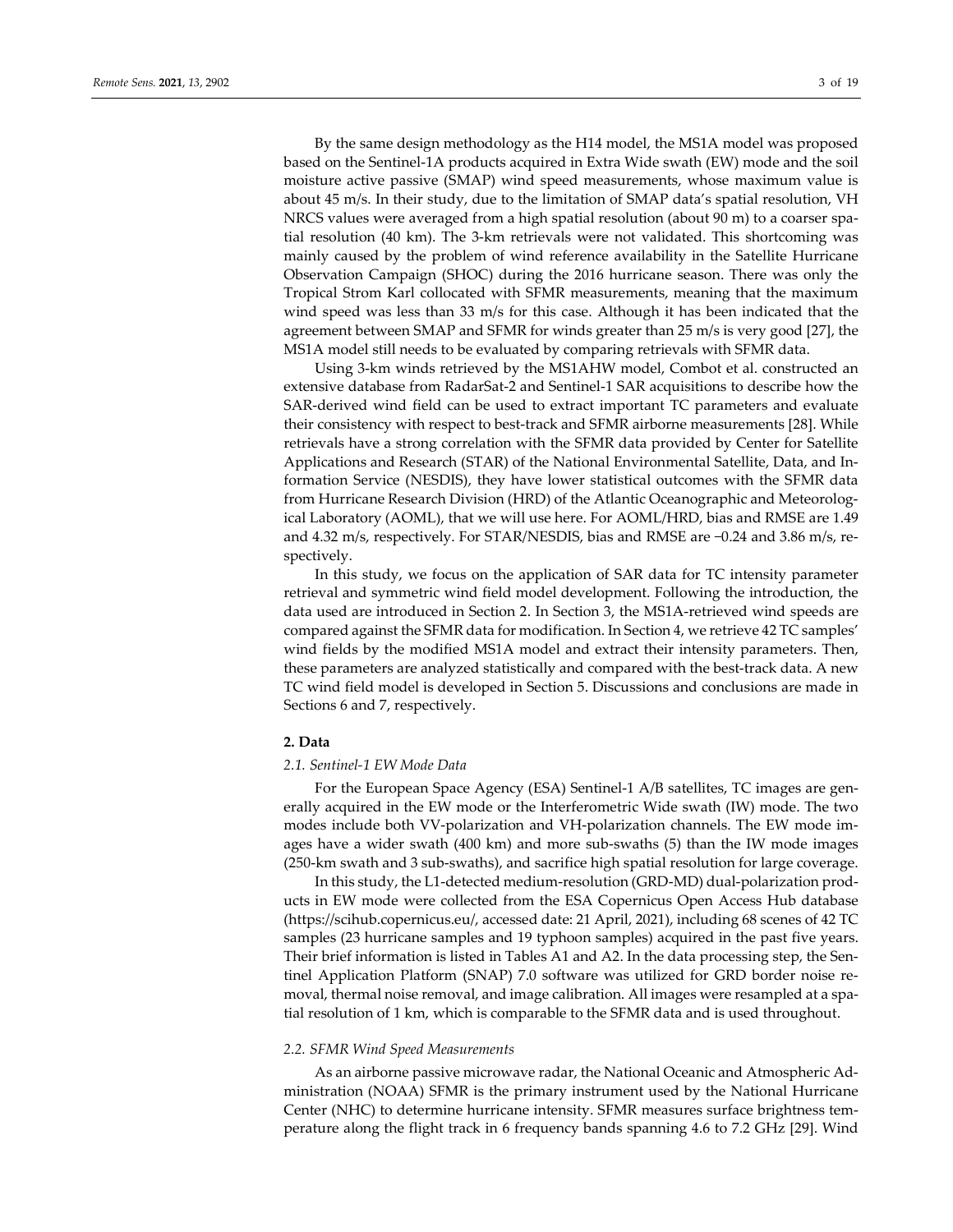speeds are retrieved based on the function between wind speed and brightness temperature. It was reported that the SFMR wind speed measurements were within ~3.9 m/s RMSE of the dropsonde-estimated wind speeds [30].

We collected the SFMR wind measurements of three TCs (Tropical Storm Karl, Hurricane Michael and Hurricane Douglas) from the NOAA Atlantic Oceanography and Meteorological Laboratory (AOML) (ftp://ftp.aoml.noaa.gov/hrd/pub/data/sfmr/, accessed date: 21 April, 2021). The spatial resolution is 0.01°. The time difference between SFMR and SAR data were controlled within 2 h. The location shift algorithm proposed in [31] was applied for improving the collocation accuracy, which has been used previously in [16] and [32]. Due to Karl collocations' small maximum wind (29.5 m/s) and small quantity in 20–30 m/s (only 73 points), we did not use it for GMF modification. Table 1 illustrates the TC information, SAR images and collocation numbers of the Hurricane Michael and the Hurricane Douglas.

**Table 1.** Information of TCs, SAR images, and wind references used for the MS1A modification.

| <b>TC</b> Name              | Area                 |   |             | Category SAR Instrument Acquisition Time (UTC) | <b>Wind Reference</b>  | <b>Collocations</b> |
|-----------------------------|----------------------|---|-------------|------------------------------------------------|------------------------|---------------------|
| Michael                     | Atlantic             | 3 | Sentinel-1A | 20181009 23:43                                 | AFRC <sup>1</sup> SFMR | 2789                |
|                             |                      |   |             |                                                | NOAA SFMR              |                     |
|                             | Atlantic<br>4        |   | Sentinel-1A | 20181010 11:49                                 | AFRC SFMR              | 2588                |
|                             |                      |   |             |                                                | NOAA SFMR              |                     |
|                             | Douglas East Pacific |   | Sentinel-1A | 20200725 03:47                                 | AFRC SFMR              | 109                 |
| $1 \text{ Air Force Power}$ |                      |   |             |                                                |                        |                     |

Air Force Reserve Command (AFRC).

## *2.3. TC Best-Track Data*

The best-track data generally contain basic TC information, such as time, center location, maximum surface wind speed and central surface pressure. The best-tracks of 23 hurricane samples and 19 typhoon samples were collected from the NHC's reports (https://www.nhc.noaa.gov/data/tcr/, accessed date: 24 April, 2021) and the Joint Typhoon Warning Center (JTWC) (http://www.metoc.navy.mil/jtwc/, accessed date: 5 July, 2021). Intensities provided by two centers are 1-min sustained winds. The data used were specified to be with the closest time to the SAR acquisition time. According to the best-tracks, Figure 1 shows the number of TC samples in different categories and different sea areas.



**Figure 1.** The numbers of the TC samples we used in different categories and different sea areas.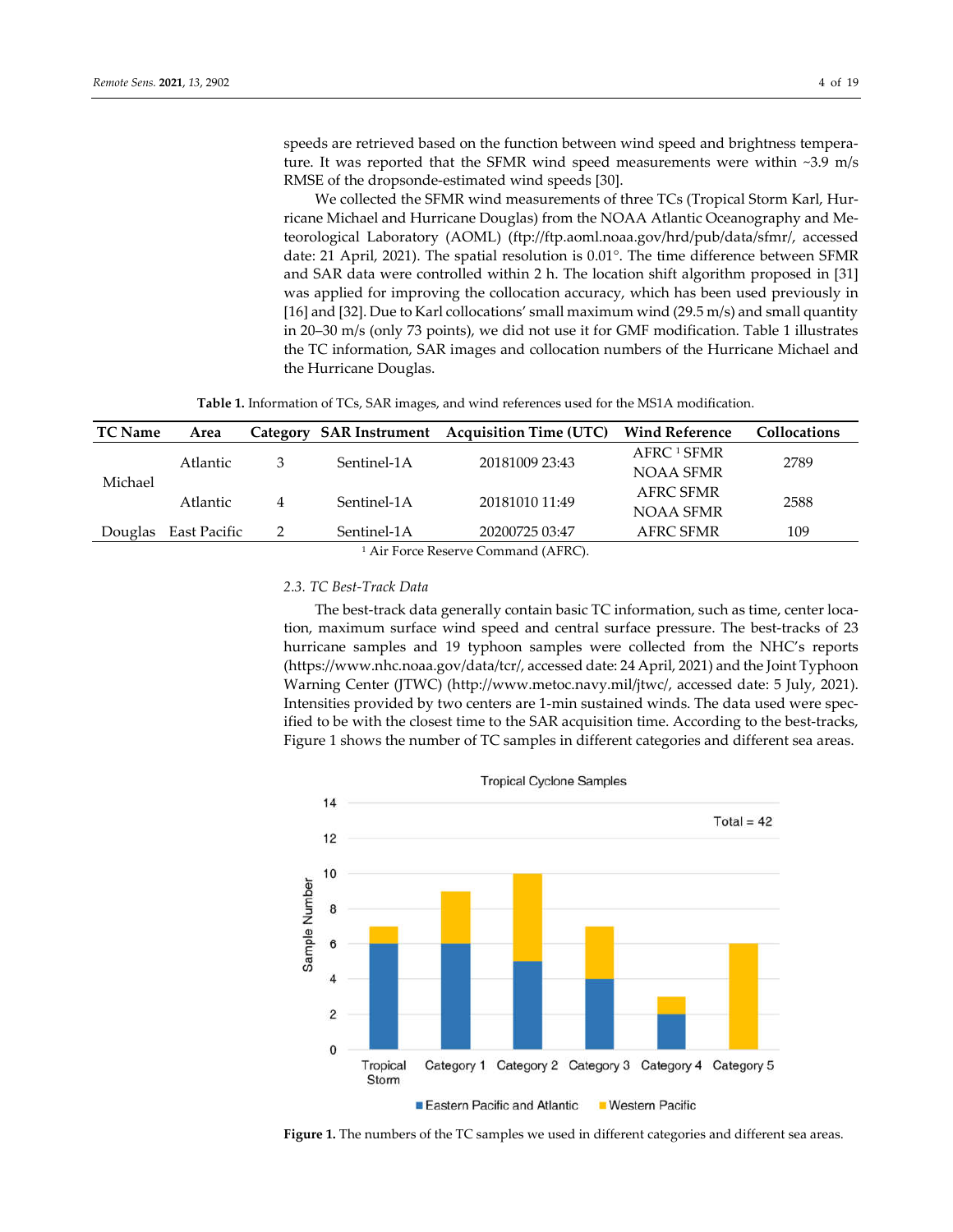## **3. MS1A Modification**

We retrieved the wind fields of the Hurricane Michael and the Hurricane Douglas from 3 Sentinel-1A VH-polarization images, based on the MS1A model proposed in [26]. The SAR images and retrievals are shown in Figure 2. Although there are some imprints of sub-swath seams in retrieval maps, the regions of wind speeds higher than 25 m/s are consecutive, indicating that the high wind speed region is free of thermal noise impact. For these samples, the SAR-retrieved maximum wind speeds are 72.05, 78.96 and 57.78 m/s in Figure 2d, e and f, respectively. However, according to the best-tracks, their maximum wind speeds were 110, 125 and 95 knots, i.e., 56.54, 64.25 and 48.83 m/s, which are much lower than retrievals. In [32], according to the comparison between VH NRCS and SFMR wind speeds, it was also reported that the MS1A model overestimated extreme wind speeds (see Figure 3d in [32]). Hence, we made a modification for the MS1A model to improve accuracy.



**Figure 2.** The Sentinel-1A EW mode cross-polarization images of (**a**) the Hurricane Michael at 23:43 UTC, 9 October 2018, (**b**) the Hurricane Michael at 11:49 UTC, 10 October 2018, (**c**) the Hurricane Douglas the Hurricane Michael at 03:47 UTC, 25 July 2020. (**d**), (**e**), (**f**) are the corresponding MS1A-retrieved sea surface wind speeds of (**a**), (**b**), (**c**) used for MS1A modification.

The surface wind speeds retrieved by the MS1A model were compared with the SFMR measurements, as shown in Figure 3 and Table 2. There were 5486 collocations in total. We defined the averaged bias as follows:

$$
Bias = \sum_{i=1}^{N} (U_{10,i}^{Ret} - U_{10,i}^{Ref})/N
$$
\n(1)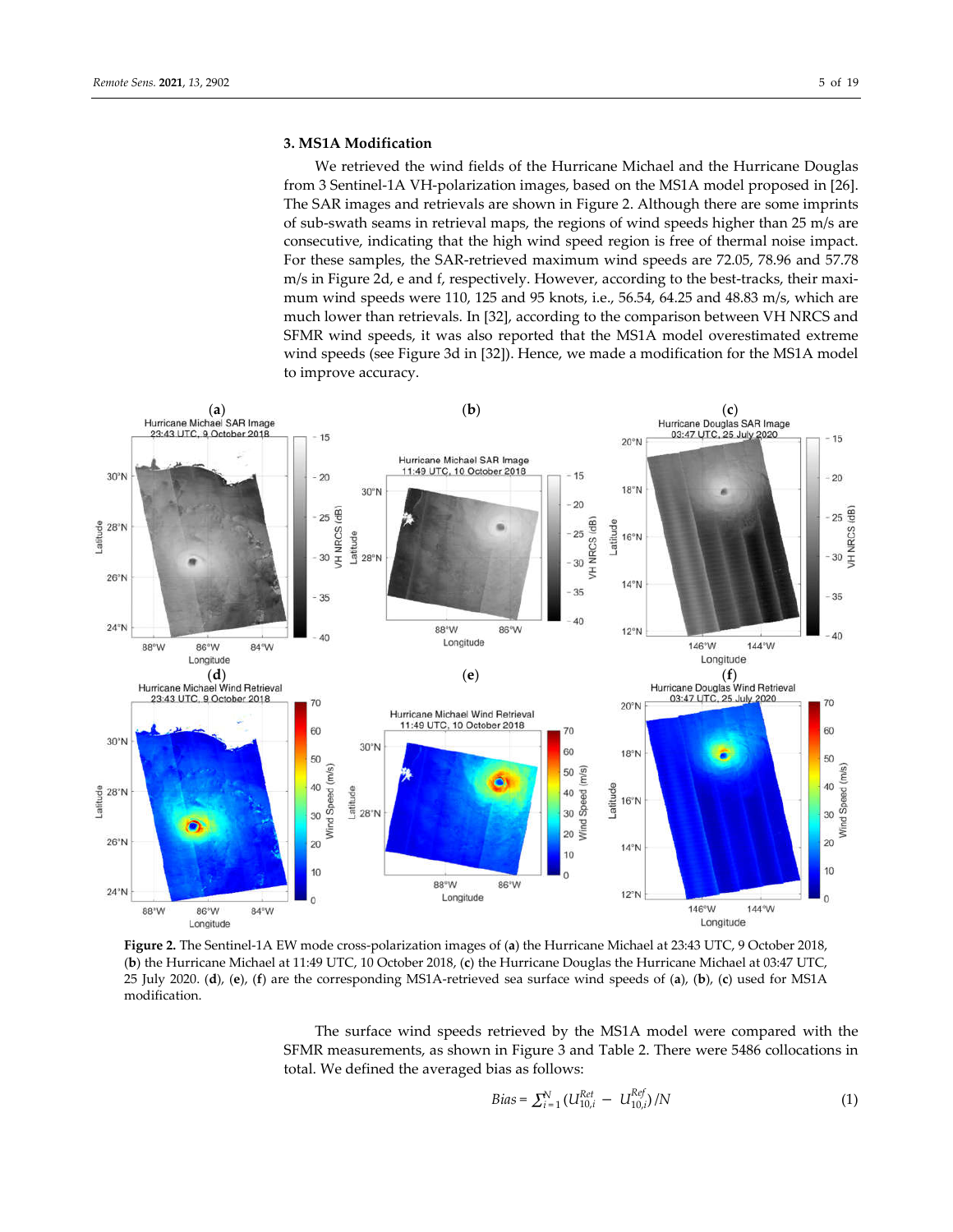where the  $U_{10,i}^{Ret}$  is the wind speed retrieval, the  $U_{10,i}^{Ref}$  is the wind speed reference. The unit is meter per second. *N* stands for the total collocation number. For all collocations, the averaged bias, correlation coefficient (Cor) and root mean-square error (RMSE) are 1.46 m/s, 0.96 and 4.68 m/s, respectively. Although the retrievals are highly correlated with the SFMR data, the averaged bias increases from negative to positive with increasing wind speed, indicating that the MS1A model underestimates low-to-moderate wind speeds slightly and overestimates high-to-extreme wind speeds dramatically. The reason for overestimation is the different relationships between VH NRCS and wind speeds from SMAP and SFMR. According to the Figure 3 in [31], for one VH NRCS value in the highto-extreme wind regime, the SMAP provides higher wind speeds than SFMR.



**Figure 3.** Comparison between the MS1A-retrieved and the SFMR-measured wind speeds, according to the samples of the Hurricane Michael and the Hurricane Douglas. The red curve fitted stands for the correction function of the MS1A model.

**Table 2.** Comparison of the MS1A-retrieved wind speeds and the SFMR measurements in different wind ranges.

| Wind Range (m/s) | Collocation Number | Averaged Bias (m/s) | Cor  | $RMSE$ (m/s) |
|------------------|--------------------|---------------------|------|--------------|
| $0 - 20$         | 2702               | $-0.51$             | 0.69 | 2.51         |
| $20 - 40$        | 2332               | 2.88                | 0.88 | 5.35         |
| >40              | 452                | 6.00                | 0.59 | 9.02         |
| All Data         | 5486               | l.46                | 0.96 | 4.68         |

The correction function illustrated with the red curve in Figure 3 was fitted from 6 to 69 m/s:

$$
U_{10}^{Mod} = 1.81 U_{10}^{MS1A^{0.80}}
$$
 (2)

where  $U_{10}^{Mod}$  and  $U_{10}^{MSIA}$  are the MS1A-retrieved wind speeds after and before modification, respectively. The unit is meter per second. According to this function, the modified result is 54.74 m/s for the original 70 m/s. Figure 4 shows the wind retrievals after modification. Compared with the retrievals shown in Figure 2, extreme wind speeds had been reduced evidently and low-to-moderate wind speeds were increased slightly. To note, due to the quantitative limitation of SFMR collocations, we were neither able to refine the MS1A model for each sub-swath individually, nor validate it using other SFMR data.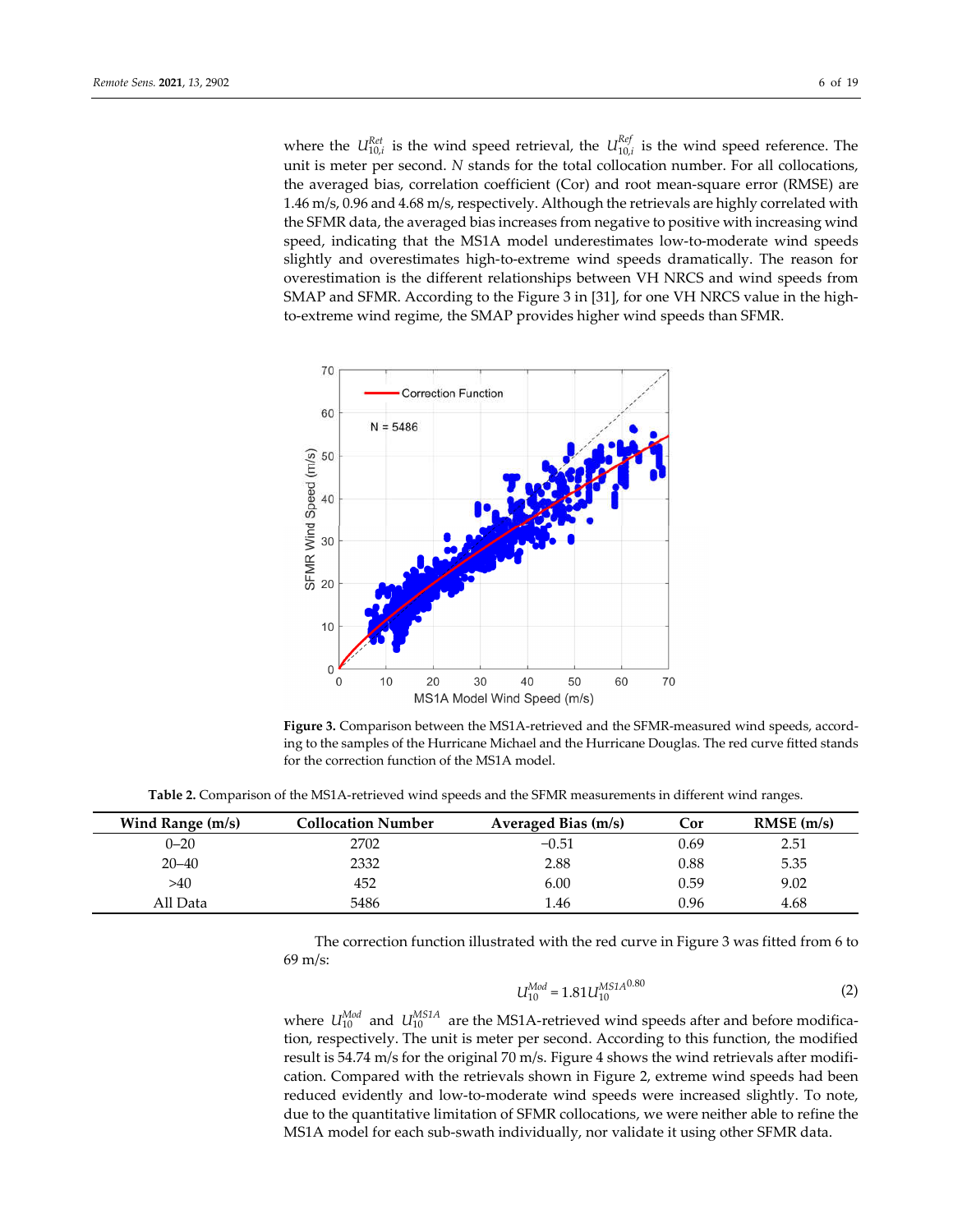$30^\circ$ N

 $28°$ 

 $26°h$ 

 $24^{\circ}$ N

Latitude



86°W

88°W 86°W 84°W 146°W 144°W Longitude Longitude **Figure 4.** Sea surface wind speeds retrieved by the modified MS1A model for (**a**) the Hurricane Michael on 9 October 2018,

Longitude

88°W

## **4. TC Intensity Parameters Retrieval**

## *4.1. Surface Maximum Wind Speed*

(**b**) the Hurricane Michael on 10 October 2018, (**c**) the Hurricane Douglas on 25 July 2020.

10

In order to evaluate the modified MS1A model and the relationships between intensity parameters, we retrieved the sea surface wind fields of 42 TC samples with the original MS1A model and the modified MS1A model separately. Then, maximum wind speeds were extracted for each sample. The maximum winds before and after modification were validated with those provided by best-tracks, as shown in Figure 5. The green dashed lines illustrate the trends of point distribution. For all samples, best-track maximum winds ranged from 55 to 160 knots, i.e., 28.27 to 82.24 m/s. The Typhoon Halong (2019) developed over the western Pacific Ocean had the highest maximum wind speed.

 $12°N$ 



**Figure 5.** Comparisons between the maximum wind speeds provided by best-tracks and those retrieved by the MS1A model (**a**) before modification, (**b**) after modification. Blue and red marks stand for the hurricane and typhoon samples, respectively. Green dashed lines illustrate the distribution trends.

For the retrievals before modification, the averaged bias, Cor and RMSE are 5.96 m/s, 0.88 and 9.99 m/s, respectively. The MS1A model overestimated the maximum wind speeds for most samples. After modification, retrievals matched best-track data much

10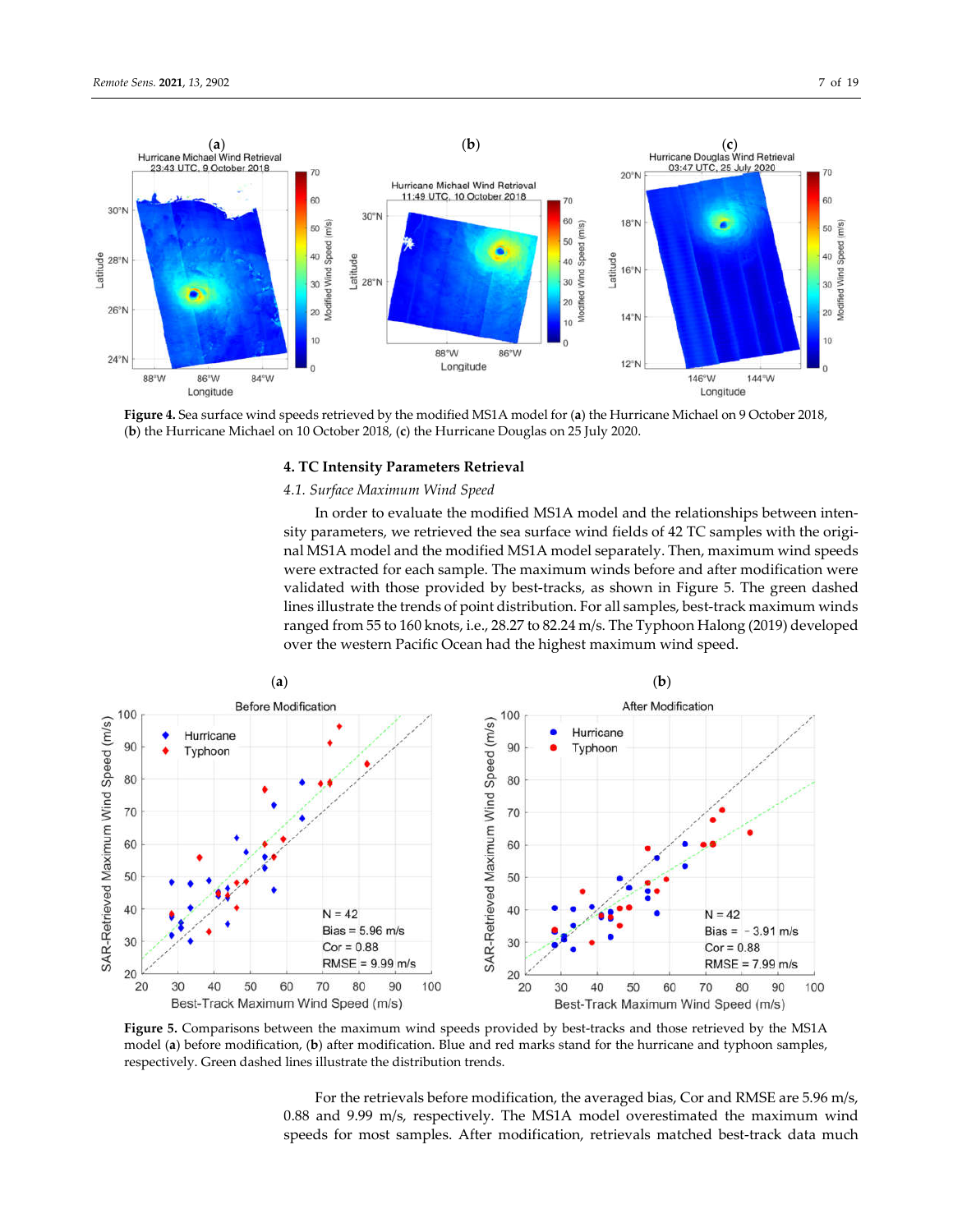better, the averaged bias, Cor and RMSE are −3.91 m/s, 0.88 and 7.99 m/s. Results demonstrate that the retrieval bias and RMSE of the MS1A model are corrected by the modification function effectively. Last but not least, averaged biases of −2.12 and −6.08 m/s are reported for hurricanes and typhoons respectively, which were possibly caused by the different wind speed ranges of samples.

High wind in TC inner core is always accompanied by heavy precipitation. As previous studies confirmed, the contribution of extreme rainfall is difficult to be removed from the backscattered signal, since the C-band signal has ambiguous behavior to rainfall and the collocated high-spatial-resolution rainfall measurements are generally unavailable [33,34]. As a result, maximum wind speed is difficult to be retrieved accurately [31,32,35,36]. In addition, best-tracks are known to be particularly limited in the situation that TC evolves fast [37–40]. It should be noted that our work does not consider different rainfall situations and intensity evolutions. The discrepancies in Figures 3 and 5 are possibly induced by the two issues mentioned above.

## *4.2. Tropical Cyclone Fullness*

As mentioned previously, the TCF value relates to the size parameters and maximum wind speed, written as:

$$
TCF = 1 - \frac{RMW}{R17}
$$
 (3)

After determining the center location, *RMW* could be derived from the point with the maximum wind speed in a retrieval map. This parameter has been proven to be a more reliable information than maximum wind speed, due to the strong reflectivity of the signal and as it is less subject to time-averaged convention and less affected by disturbances such as heavy precipitations [28].

Radial wind fitting was utilized to extract *R*17, based on the distribution of wind retrievals in a different radius. Figure 6 shows an example of the Hurricane Michael's wind distribution within 200 km, acquired at 23:43 UTC, 9 October 2018. The wind distribution from 19 to 200 km was fitted by a power function and shown in black curve, i.e., a radial wind curve. We calculated *R*17 according to this curve and finally got the TCF value with Equation (3). For this case, the *RMW*, *R*17 and TCF are 19.0 km, 157.5 km and 0.88, respectively.

According to the methodology above, the TCF values of 42 TC samples were calculated and compared with the SAR-retrieved maximum wind speeds and the best-track maximum wind speeds. Results are shown in Figure 7. The TCF value increases with increasing maximum wind speed. The Cor between the TCF values and the SAR-retrieved maximum winds is 0.62, lower than that of the best-track maximum winds (0.70). Finally, empirical equations of the two intensity parameters were presented as follows:

$$
TCF=0.166U_{Max}^{SAR^{0.403}}\tag{4}
$$

$$
TCF=0.180U_{Max}^{BT}^{0.375}
$$
\n(5)

where  $U_{\text{Max}}^{SAR}$  stands for the maximum wind speeds retrieved by the modified MS1A model, and  $U_{\text{Max}}^{BT}$  stands for the maximum wind speeds collected from best-track data. The two equations just have minor differences in coefficients, because the maximum winds from the two sources match well.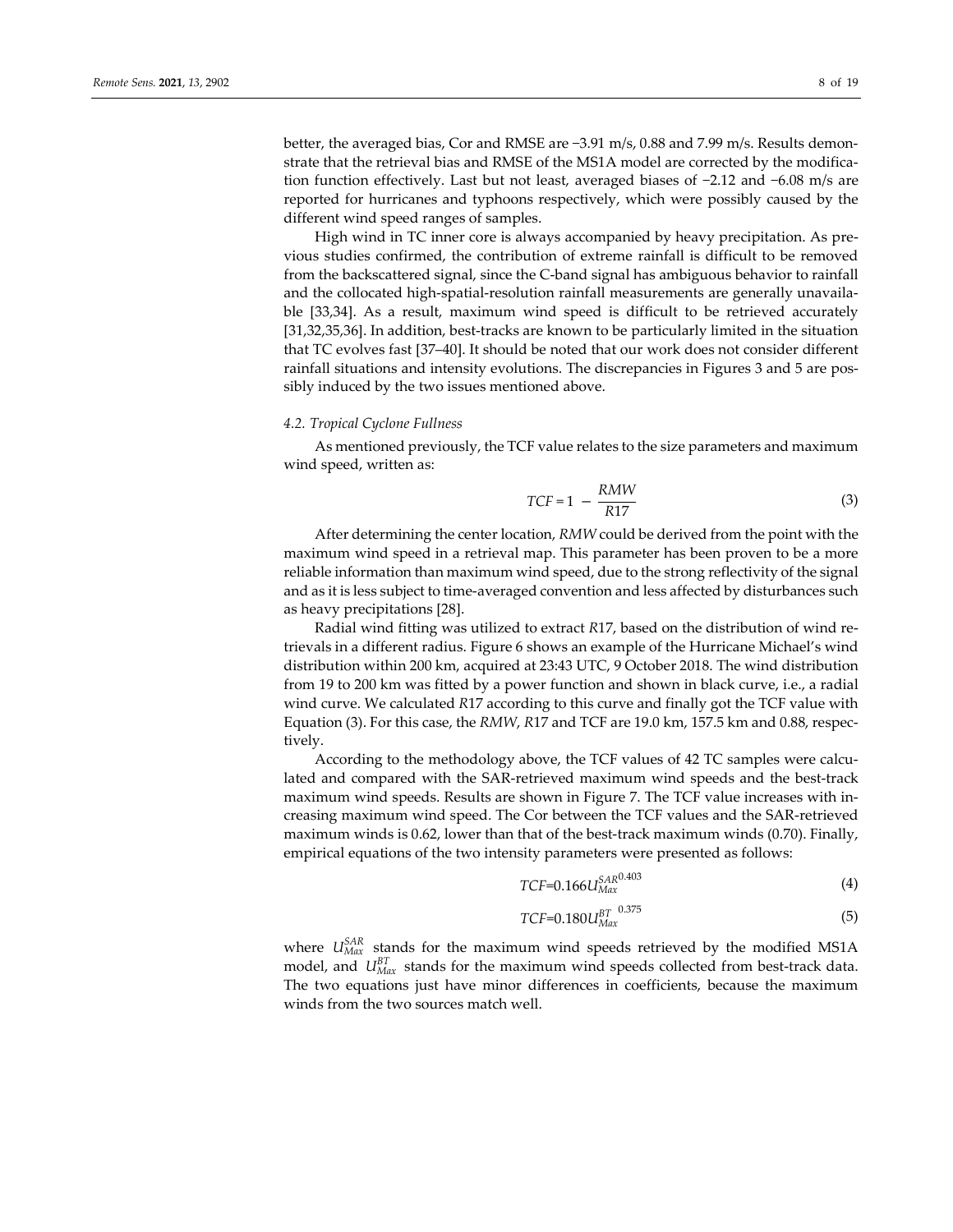

**Figure 6.** Radial wind distribution of the Hurricane Michael, according to the modified MS1A model's retrievals from the Sentinel-1A images acquired at 23:43 UTC, 9 October 2018. The color bar represents the point number within a range of 1 km and 1 m/s. Black curve stands for the radial wind curve fitted by power function.



**Figure 7.** Comparison of the TCF values retrieved from the Sentinel-1 images and (**a**) the maximum wind speeds retrieved by the modified MS1A model, (**b**) the maximum wind speeds provided by best-tracks. Black curves are fitted by power functions.

## *4.3. Central Surface Pressure*

The Holland hurricane model describes the symmetric radial profiles of sea surface pressure and wind speed for TCs [7]. When the maximum wind speed  $(U_{\text{Max}})$ , RMW, central surface pressure  $(P_c)$  and ambient pressure  $(P_n = 1010 \text{ mb})$  are given, surface wind speed could be calculated by:

$$
U_{10}(r) = \left[\frac{B}{\rho} \left(\frac{RMW}{r}\right)^B (P_n - P_c) \exp\left(-\frac{RMW^B}{r^B}\right) + \left(\frac{rf}{2}\right)^2\right]^{1/2} - \frac{rf}{2}
$$
(6)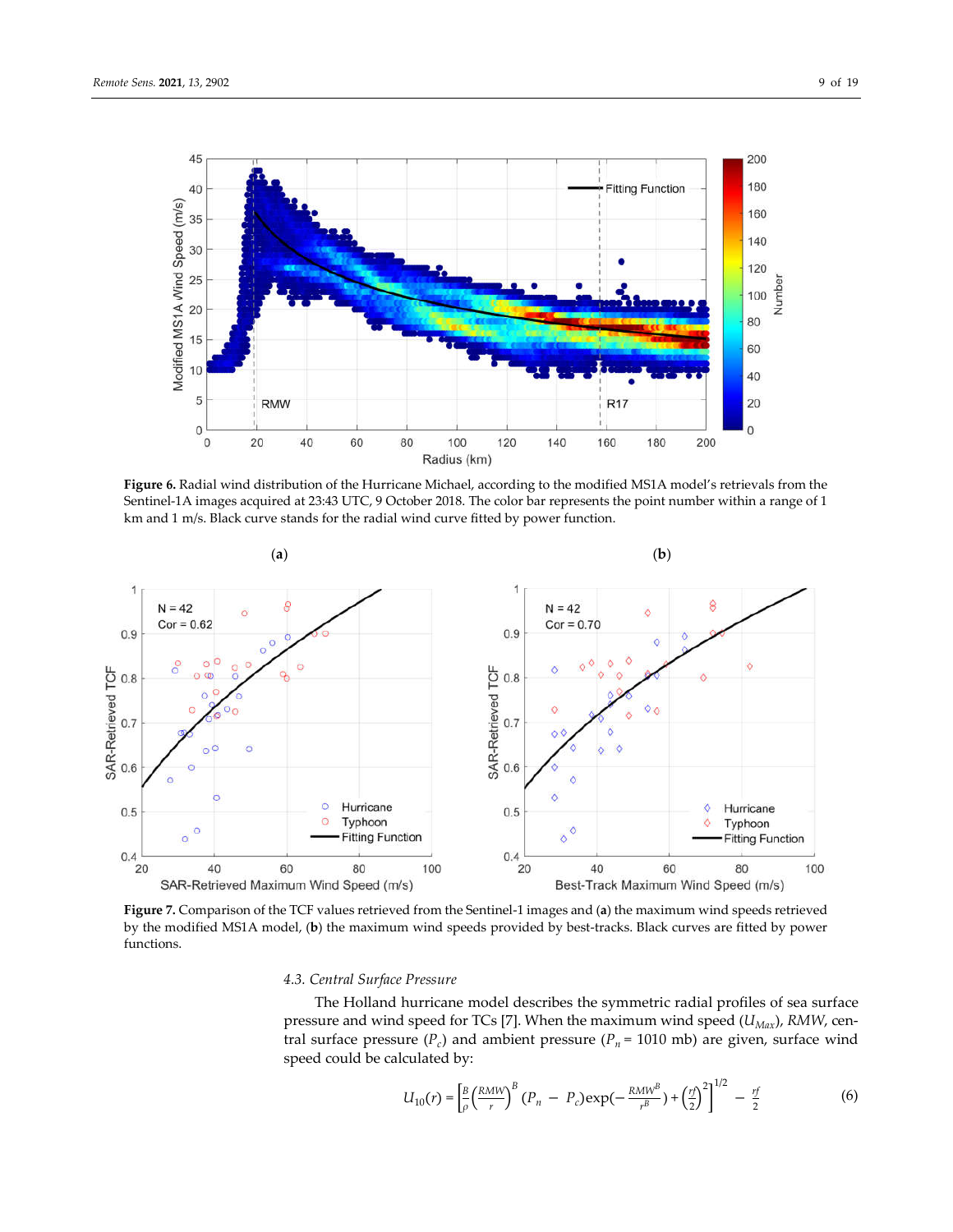$$
B = \rho e \frac{U_{Max}^2}{P_{n} P_c}
$$
 (7)

$$
f = 1.46 \times 10^{-4} \text{sin}\varphi \tag{8}
$$

where  $U_{10}$  is 10-m wind speed in meter per second.  $r$  is the distance from TC center in meter. *B* is the shape parameter.  $\rho = 1.15$  kg m<sup>-3</sup> is air density. *e* = 2.7183. *f* is the Coriolis parameter and  $\varphi$  is the latitude of TC center. After inputting  $U_{10} = 17$  m/s, *R*17 and Equation (3) into the Equation (6), the Holland model is rewritten as:

$$
17 = \left(\frac{B}{\rho}(1 - TCF)^{B}(P_{n} - P_{c})\exp[-(1 - TCF)^{B}] + \left(\frac{R17}{2}\right)^{2}\right)^{1/2} - \frac{R17f}{2}
$$
(9)

According the Equation (9), we calculated the central surface pressures of all TC samples and validated the results with best-track data. Comparison is illustrated in Figure 8 (blue diamond) and Table 3. Pressure retrievals vary from about 850 to 1000 mb. The averaged bias, Cor and RMSE between the pressures of two sources are 1.17 mb, 0.77 and 21.29 mb.

In addition, according to the Atkinson wind-pressure model, i.e., the Equation (10), we calculated the central surface pressures and compared them with those provided by best-tracks. The results are shown in Figure 8 (red unfilled diamond) and Table 3. The averaged bias, Cor and RMSE between the two sources' pressures are −2.64 mb, 0.86 and 13.54 mb. Although the computation of the Holland model used more parameters, its results just have a smaller bias than the Atkinson model. For the latter model, Cor and RMSE are better than the former model.

$$
U_{\text{Max}} = 3.44(1010 - P_c)^{0.644} \tag{10}
$$



**Figure 8.** SAR-retrieved central surface pressures of 42 TC samples using the Holland model (blue diamond) and the Atkinson model (unfilled red diamond), and their comparisons with the central surface pressures provided by best-tracks.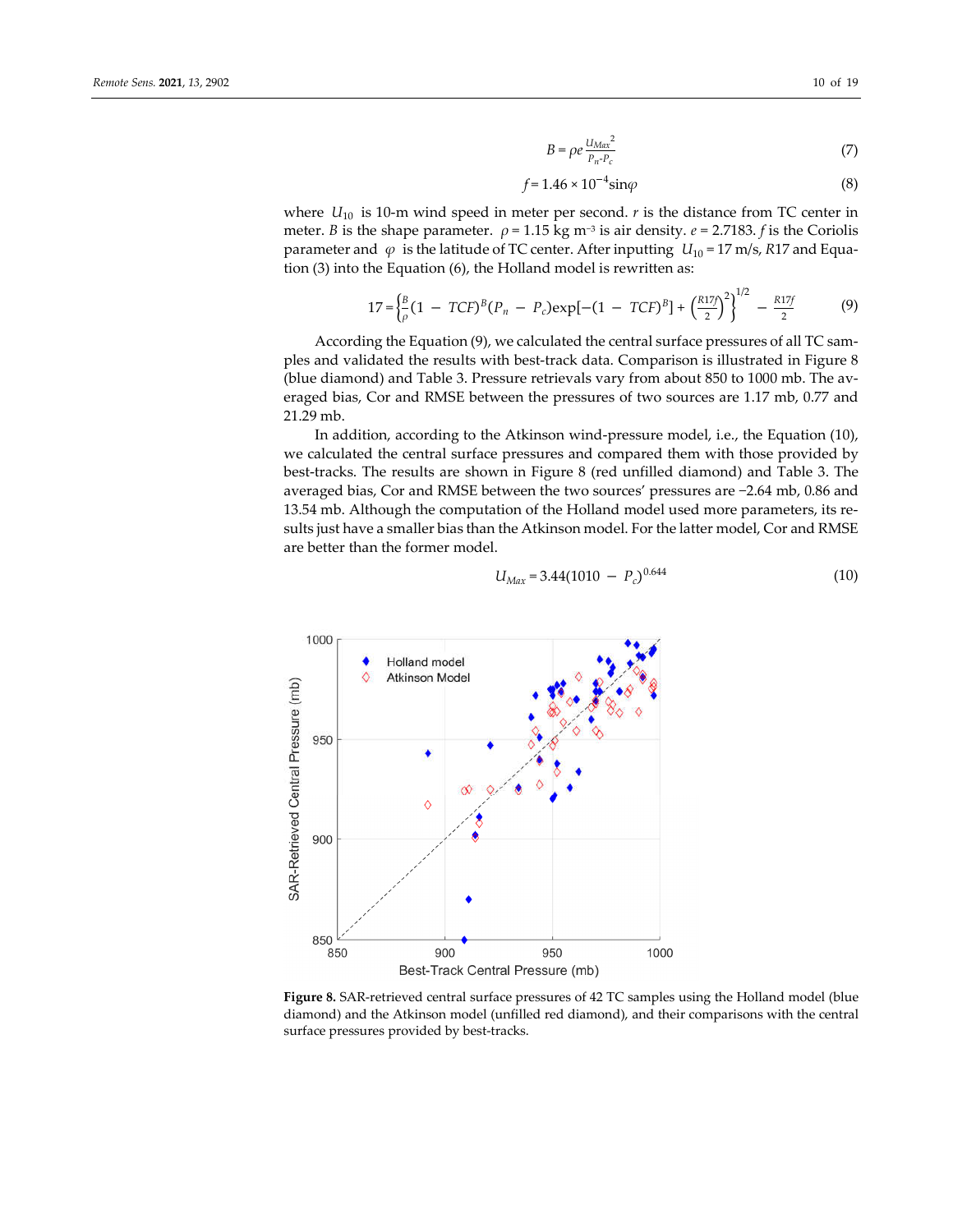| Model          | Bias (mb) | Cor  | RMSE (mb) |
|----------------|-----------|------|-----------|
| Holland Model  | 1.17      | በ 77 | 21.29     |
| Atkinson Model | $-2.64$   | 9.86 | 13.54     |

**Table 3.** Comparison of the SAR-retrieved central surface pressures using the Holland model and the Atkinson model and those provided by best-tracks.

## **5. Wind Field Model Development**

In a TC weather system, surface wind speed generally increases from center to eyewall and decreases from the eyewall to the outer regions. Maximum wind speed appears near the eyewall. Intensity and size are two key factors for forecasting and studying TCs. As a consequence, a large number of wind field models have been developed to simulate TC wind distribution, based on limited observations; for example, *UMax*, *Pc* and *RMW*. Many studies bring size parameters from observations or use some peripheric information to improve the model accuracy [8,41,42]. However, they did not benefit from high-resolution data like SAR retrievals.

In this study, we combined the radial wind curve, the Rankine Vortex model [43] and the relationship between TCF and *UMax* to propose a new TC wind field model. By this model, wind field could be calculated symmetrically with *UMax* and *RMW*. Wind field size was considered as the TCF value relating *RMW*, *R*17 and  $U_{Max}$ . When  $r \geq RMW$ , we used the following power function to describe wind profile:

$$
U_{10}(r) = ar^b, r \ge RMW
$$
\n<sup>(11)</sup>

where the unit of *r* and *RMW* is kilometers. To determine the coefficients *a* and *b*, we brought (*RMW*, *U<sub>Max</sub>*) and (*R*17,17) into Equation (11) and got:

$$
U_{\text{Max}} = a\text{R} \text{M} \text{W}^b \tag{12}
$$

$$
17 = aR17^b \tag{13}
$$

After solving them, we got:

$$
b = \log_{1 - TCF} \frac{U_{Max}}{17}
$$
 (14)

where the TCF value could be computed by the Equation (4) or (5). According to the Equation (12), *a* was expressed as:

$$
a = \frac{U_{Max}}{R M W^{b}}
$$
 (15)

As a result, the coefficients *a* and *b* are the functions of *UMax* and *RMW*. Wind speed at radius *r* can be calculated using the Equation (11) if *UMax* and *RMW* are known. It should be noted that the new model could be only used within a 200-km radius, because only the radial wind curve had been investigated in this region.

For *r* < *RMW*, we used the Rankine Vortex model to calculate wind speed:

$$
U_{10}(r) = \frac{U_{Mar}r}{RMW}, r < RMW
$$
\n(16)

In order to evaluate the proposed model, we inputted all the TC samples' maximum wind speeds and *RMW* values into the new model and the Rankine Vortex model to simulate wind fields within the 200-km radius. For  $r \geq RMW$ , the Rankine Vortex model is expressed as:

$$
U_{10}(r) = \frac{U_{Max}RMW^{\alpha}}{r^{\alpha}}, r \ge RMW
$$
\n(17)

where *α* is the decay component. For the pure situation, *α* = 1. Considering different categories, the modified Rankine Vortex statistics in [43] illustrate different *α* values.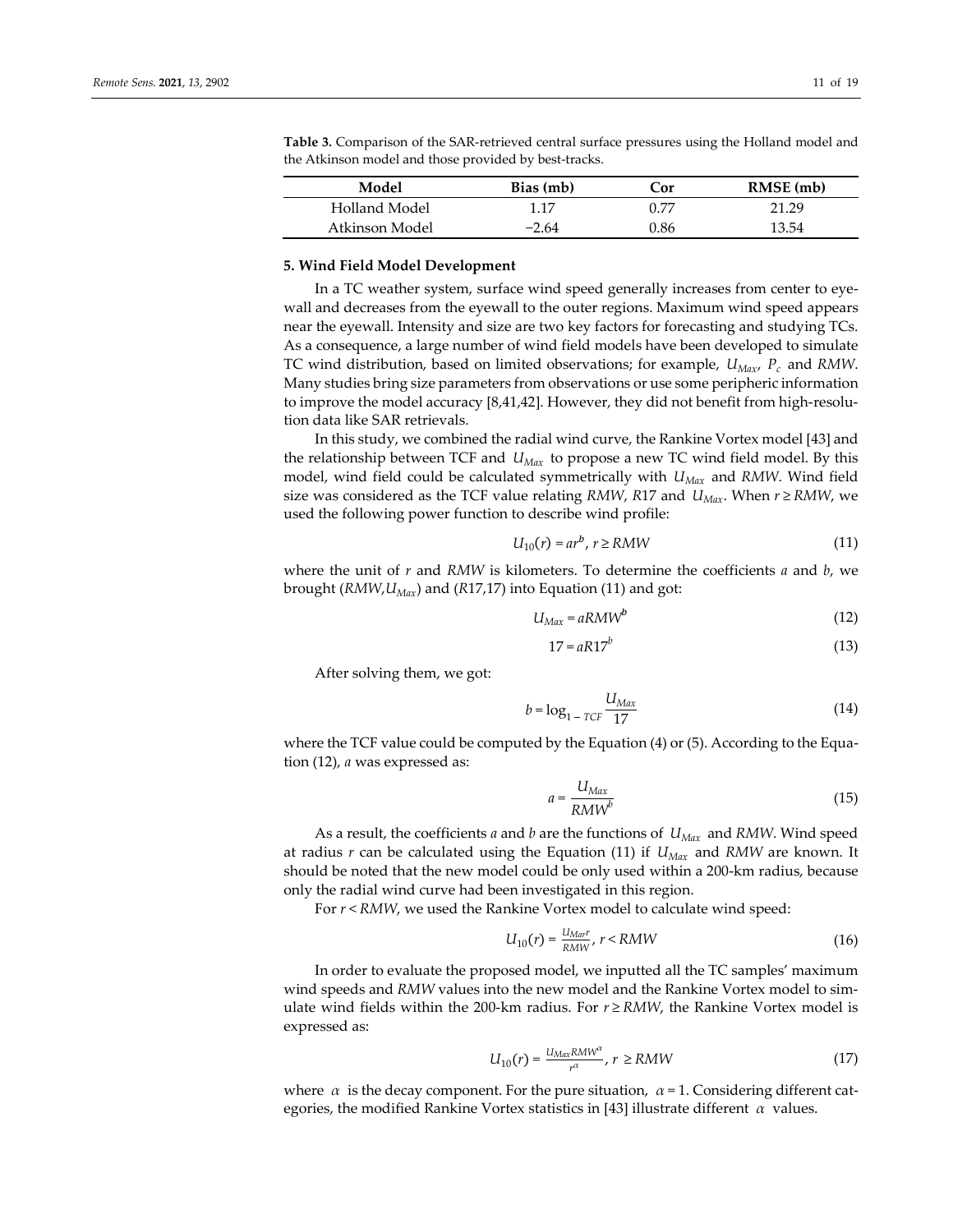For the hurricane samples presented in Table 1, Figure 9 shows the wind speeds simulated by our model (left column) and those simulated by the pure Rankine Vortex model (middle column) and the modified Rankine Vortex model (right column). The simulations of our model are larger than those of the pure Rankine Vortex model, smaller than those of the modified Rankine Vortex model and more similar to retrievals.



**Figure 9.** The wind speeds of the Hurricane Michael at 23:43 UTC, 9 October 2018, simulated by (**a**) our model, (**b**) the pure Rankine Vortex model, (**c**) the modified Rankine Vortex model within a 200-km radius, respectively. The wind speeds of the Hurricane Michael at 11:49 UTC, 10 October 2018, simulated by (**d**) our model, (**e**) the pure Rankine Vortex model, (**f**) the modified Rankine Vortex model within a 200-km radius, respectively. The wind speeds of the Hurricane Douglas at 03:47 UTC, 25 July 2020, simulated by (**g**) our model, (**h**) the pure Rankine Vortex model, (**i**) the modified Rankine Vortex model within a 200-km radius, respectively.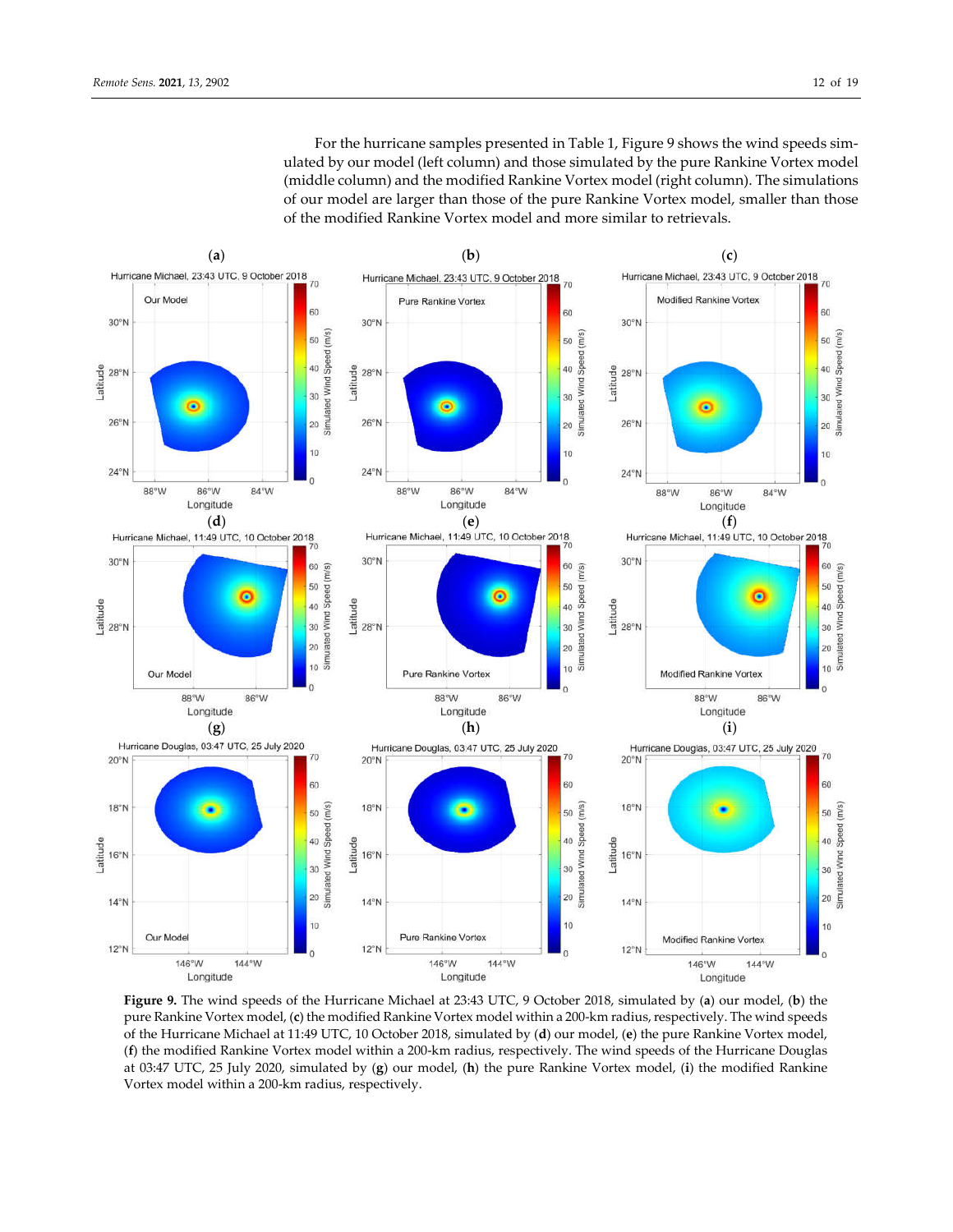All simulations were compared statistically with the retrievals of the modified MS1A model. The averaged bias, averaged absolute bias and averaged RMSE were computed using the following equations:

$$
Ave Bias = \sum_{i=1}^{N} \left[ \sum_{j=1}^{n_i} (U_{10,i,j}^{Sim} - U_{10,i,j}^{Ret})/n_i \right] / N \tag{18}
$$

$$
Ave\;Abs\;Bias = \sum_{i=1}^{N} abs[\; \sum_{j=1}^{n_i} (U_{10,i,j}^{Sim} \; - \; U_{10,i,j}^{Ret})/n_i] / N \tag{19}
$$

$$
Ave RMSE = \sum_{i=1}^{N} RMSE_i / N
$$
 (20)

where  $U_{10,i,j}^{Sim}$  and  $U_{10,i,j}^{Ret}$  stand for the simulated wind speeds and retrieved wind speeds.  $n_i$  is the point number of a TC sample and  $N = 42$ . Comparisons of the two models are illustrated in Figure 10 and Table 4. For the pure Rankine model, *Ave Bias*, *Ave Abs Bias* and *Ave RMSE* are −6.25, 7.31 and 8.72 m/s, respectively. For the modified Rankine model, *Ave Bias*, *Ave Abs Bias* and *Ave RMSE* are 6.47, 6.65 and 7.67 m/s, respectively. For more samples, our model performs better than the Rankine models. Its *Ave Bias*, *Ave Abs Bias* and *Ave RMSE* are 0.27, 3.78 and 5.52 m/s, respectively.



**Figure 10.** Comparisons of 42 TC samples' wind simulations using our model and the Rankine Vortex model with wind retrievals of the modified MS1A model in (**a**) bias, (**b**) RMSE. Blue and red marks refer to pure Rankine Vortex and modified Rankine Vortex, respectively. The circles in (**a**) are absolute biases.

**Table 4.** Comparison of 42 TC samples' wind simulations of our model and the Rankine Vortex model based on wind retrievals of the modified MS1A model.

| Model                         | Averaged Bias (m/s) | Averaged Absolute Bias (m/s) | Averaged RMSE (m/s) |
|-------------------------------|---------------------|------------------------------|---------------------|
| Our Model                     | 0.27                | 3.78                         | 5.52                |
| Pure Rankine Vortex Model     | $-6.25$             | 7.31                         | 8.72                |
| Modified Rankine Vortex Model | 6.47                | 6.65                         | 7.67                |

## **6. Discussion**

In this study, TCs' maximum wind speeds, central surface pressures and TCF values were retrieved from SAR images according to several methodologies, for example the modified MS1A GMF, the Holland hurricane model, the Atkinson wind-pressure model,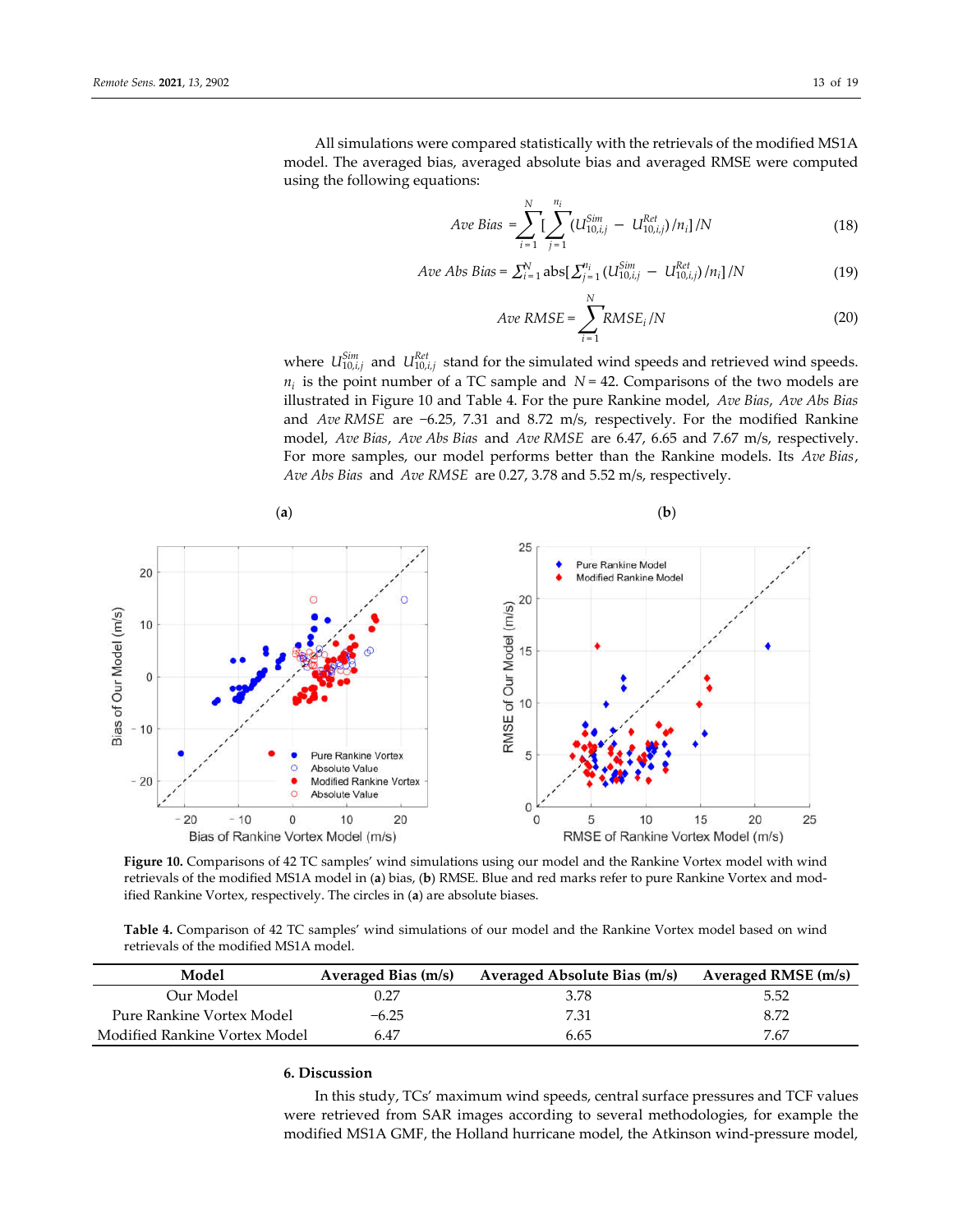radial wind profile fitting and the definition of TCF. Among them, the modified MS1A model was fundamental, because three intensity parameters were derived from wind retrievals directly or indirectly. In GMF modification, the MS1A retrievals were compared with the AOML/HRD SFMR winds. This retrieval was previously compared to STAR/NESDIS SFMR winds [32], which are approximately 5 m/s higher than AOML/HRD SFMR winds, due to different solutions to remove rain contamination in wind speed estimates [44]. It will be interesting to refine MS1A with a different SFMR product.

As a part of the evaluation, the retrieved maximum wind speeds had been compared with those collected from best-tracks and are shown in Figure 5b. One possible error source was that the best-track maximum wind speeds were time-averaged; however, the maximum wind speeds retrieved from SAR images were at certain moments. As a consequence, all equations in this paper containing  $|U_{Max}|$  or  $|U_{Max}|$  possibly have an error if the best-track maximum wind speeds are inputs.

Investigating the relationships between intensity parameters is one aim of this study. Figure 11 shows the distributions of SAR-retrieved maximum wind speeds, central pressures using the Holland hurricane model  $(P_c^{SAR})$  and pressures provided by best-tracks  $(P_c^{BT})$ . Figure 12 shows the distributions of SAR-retrieved TCF values and the central pressures of two sources.



**Figure 11.** Distributions of the maximum wind speeds retrieved by the modified MS1A model and central pressures (**a**) retrieved by the Holland hurricane model, (**b**) provided by best-tracks. Blue and red diamonds stand for hurricane and typhoon samples, respectively. Black curves are fitting functions.

Pressure is negatively dependent on the other two intensity parameters. Based on these relationships, we proposed four empirical functions:

$$
U_{Max}^{SAR} = 23.270(1010 - P_c^{SAR})^{0.232} - 11.60
$$
 (21)

$$
U_{Max}^{SAR} = 0.077(1010 - P_c^{BT})^{1.321} + 29.39\tag{22}
$$

$$
TCF = -2.385(1010 - P_c^{SAR})^{-0.566} + 1.07
$$
\n(23)

$$
TCF = 0.913(1010 - P_c^{BT})^{0.114} - 0.65
$$
 (24)

It should be noted that the pressure ranges are 850–1000 mb for  $P_c^{SAR}$  and 892–1000 mb for  $P_c^{BT}$ .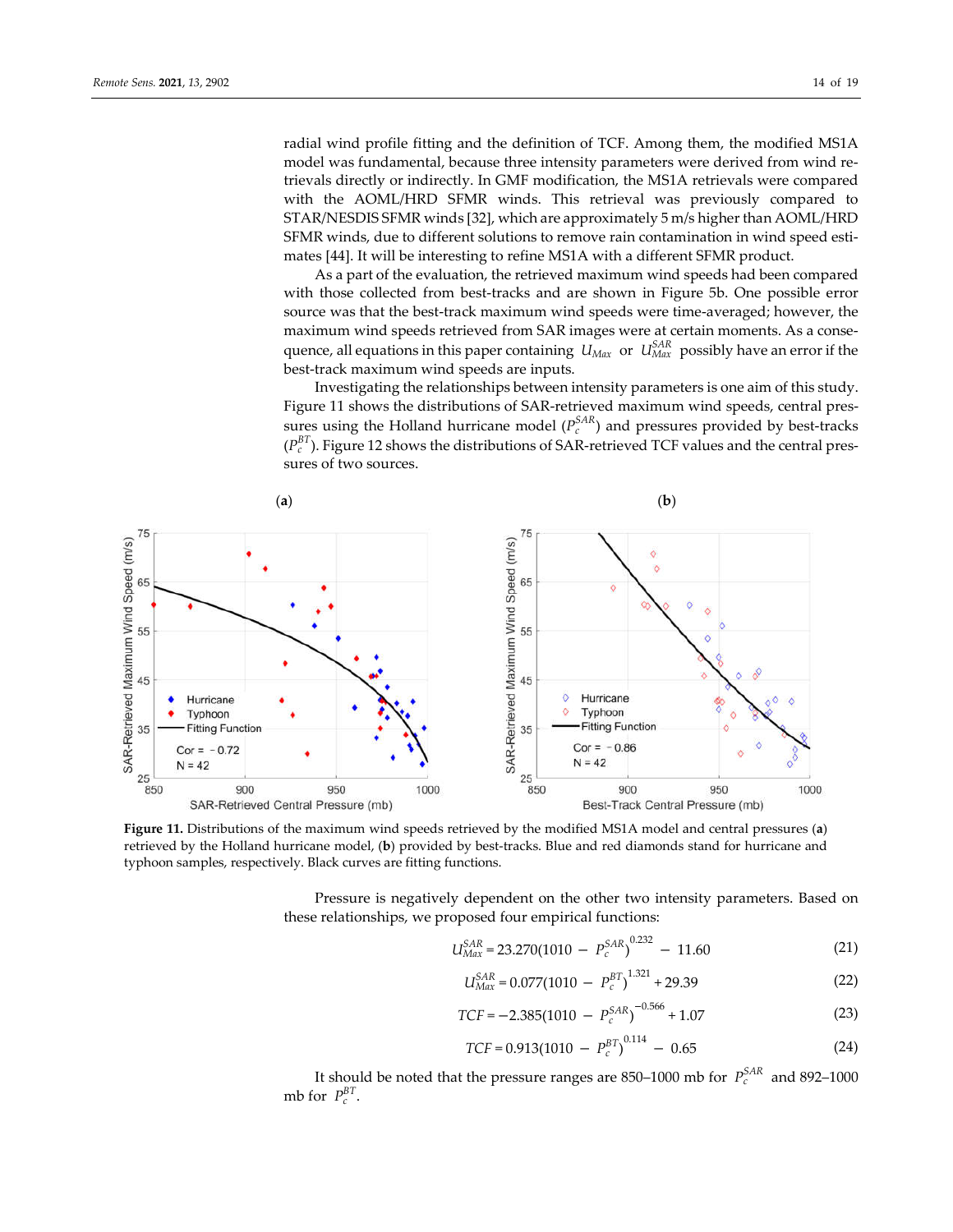

**Figure 12.** Distributions of the SAR-retrieved TCF and central pressures (**a**) retrieved by the Holland hurricane model, (**b**) provided by best-tracks. Blue and red diamonds stand for hurricane and typhoon samples, respectively. Black curves are fitting functions.

## **7. Conclusions**

Sea surface wind field structure and intensity variation are hot topics in TC study. This paper focused on the added-value of C-band SAR cross-polarization images for retrieving TC intensity parameters, which include maximum wind speed, central surface pressure and TC fullness, and on developing a wind field model.

GMF plays an important role in retrieving intensity and size information. Thus, we first modified the MS1A model to improve its retrieval accuracy in an extreme wind regime at a high spatial resolution. The SFMR wind data of two hurricanes were collected and matched with 1-km wind speeds retrieved by the MS1A model from the Sentinel-1A images after location shift. Matching results up to 69 m/s indicated that the MS1A model overestimated winds and the bias increased when wind speeds exceeded 20 m/s. Based on power fitting, a modification function was proposed to correct MS1A's retrieval bias.

For validation and comparison, we retrieved 42 TC samples' wind speeds using the MS1A model before and after the modification. These TCs' intensities varied from a tropical storm to category 5. The comparison between SAR-retrieved maximum winds and those collected from best-tracks indicated that the MS1A model had a better performance after the modification. The averaged retrieval bias, Cor and RMSE are –3.91 m/s, 0.88 and 7.99 m/s, respectively.

Based on the 1-km SAR-retrieved wind fields, we studied the relationship between maximum wind speed and size parameters which were related by TCF. The values of *R17* and *RMW* were derived from radial wind curves fitted by power function. Comparison between the TCF values and maximum wind speeds showed that they had a positive correlation. Two empirical functions of TCF and maximum wind speed were proposed based on SAR retrievals and best-track data.

An experiment was carried out to retrieve all TC samples' central pressures by the Holland hurricane model and the Atkinson wind-pressure model from wind retrievals. The values of *R17* and TCF were inputted into the Holland model for calculation with a single equation. Compared with best-track pressures, the Holland model's results have a smaller bias, the Atkinson model's results have a larger Cor and a smaller RMSE.

In addition, we combined the proposed wind-TCF function, the Rankine Vortex model and the radial wind curve to develop a new wind field model. For the regions of radius larger than *RMW*, the model was designed with a power function, whose form is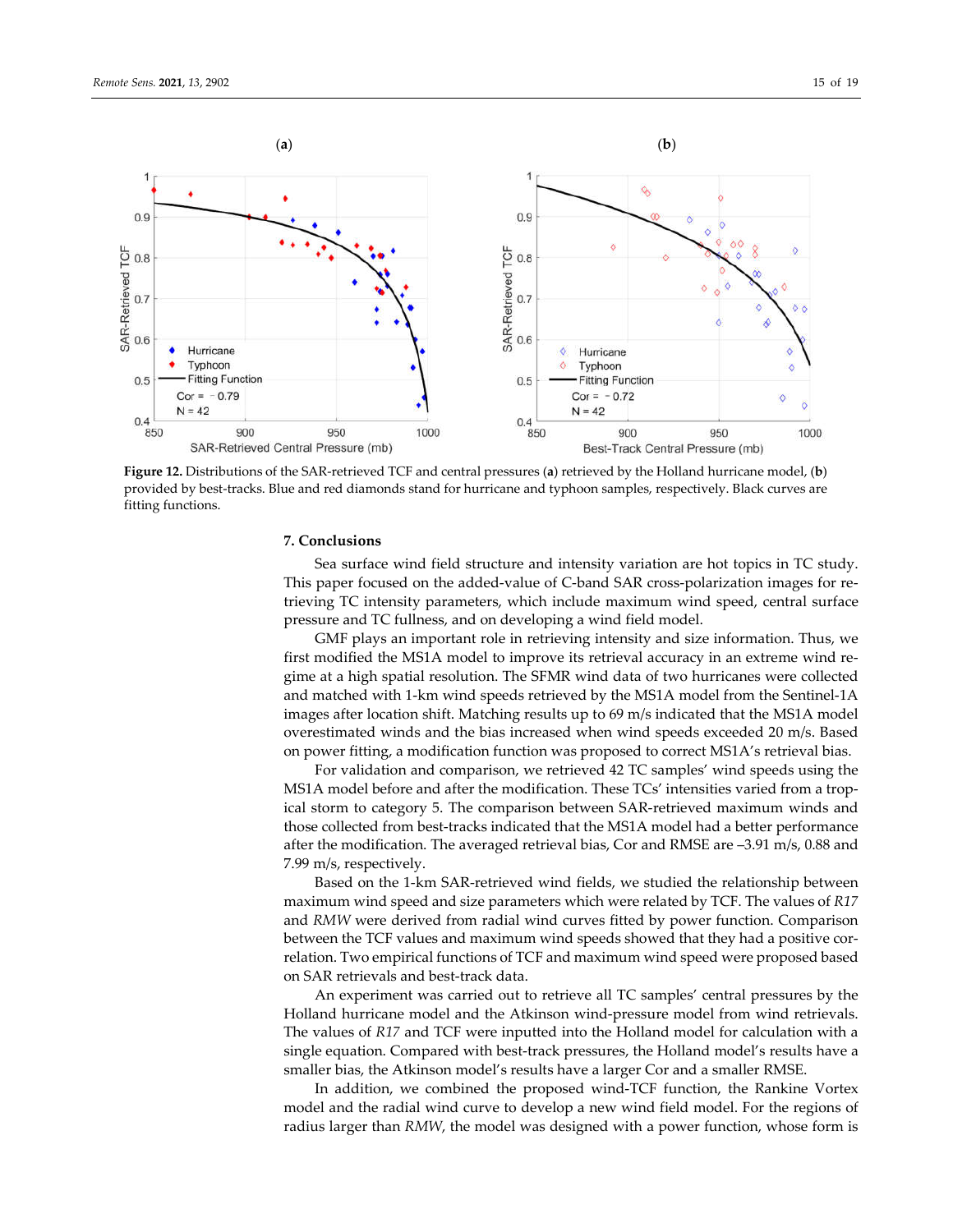the same as the function used for fitting the radial wind curve. Two coefficients were determined by the values of *RMW* and maximum wind speed and 42 samples' simulations demonstrated that the proposed model had a better performance than the pure and modified Rankine Vortex models in the aspects of averaged bias, averaged absolute bias and averaged RMSE.

Finally, the SFMR product and error source were discussed. The impact of time-averaged maximum winds from best-tracks might lead to an error when SAR-retrieved intensity parameters were compared with them and in some empirical functions we proposed. In addition, the relationships between central surface pressure and the other two intensity parameters were analyzed and applied to empirical function development.

**Author Contributions:** Initiation of the idea: Y.G.; Data processing and model proposing: Y.G.; Writing and editing: all authors contributed; Supervision: J.Z.; Funding acquisition: J.Z., J.S., and C.G. All authors have read and agreed to the published version of the manuscript.

**Funding:** This research was funded by the National Science Foundation of China under grants 61931025, U20A2099, and 41976017, the Fundamental Research Funds for the Central Universities under grant 20CX06109A, the Qingdao Postdoctoral Foundation Funded Project under grant qdyy20200098.

**Institutional Review Board Statement:** Not applicable.

**Informed Consent Statement:** Not applicable.

**Data Availability Statement:** The data used in this study are available on request from the author.

**Acknowledgments:** We thank the European Space Agency for making the Sentinel-1 data publicly available. We thank the Hurricane Research Division of National Oceanic and Atmospheric Administration for SFMR data and hurricane best-tracks, the Joint Typhoon Warning Center for typhoon best-tracks.

**Conflicts of Interest:** The authors declare no conflict of interest.

## **Appendix A**

In this section, TC samples and their SAR data information are briefly listed in Table A1 and Table A2. Corresponding best-track data, e.g., center locations, maximum winds and central surface pressures are not shown here but available on request from the author.

**Table A1.** Brief information of 19 typhoon samples and SAR images used in this study.

| <b>Typhoon</b> |                 |                       |                               |  |  |
|----------------|-----------------|-----------------------|-------------------------------|--|--|
| Name           | Area            | <b>SAR Instrument</b> | <b>Acquisition Time (UTC)</b> |  |  |
| Megi           | Western Pacific | Sentinel-1A           | 20160926 09:34                |  |  |
|                |                 | Sentinel-1B           | 20180725 20:46                |  |  |
| Jongdari       | Western Pacific | Sentinel-1A           | 20180726 20:37                |  |  |
|                |                 | Sentinel-1B           | 20180727 08:22                |  |  |
| Shanshan       | Western Pacific | Sentinel-1A           | 20180808 08:23                |  |  |
| Soulik         | Western Pacific | Sentinel-1B           | 20180818 08:38                |  |  |
|                |                 |                       | 20180818 20:45                |  |  |
| Jebi           | Western Pacific | Sentinel-1B           | 20180829 07:55                |  |  |
|                |                 | Sentinel-1A           | 20180831 20:39                |  |  |
| Mangkhut       | Western Pacific | Sentinel-1B           | 20180911 20:47                |  |  |
|                |                 | Sentinel-1A           | 20180914 09:50                |  |  |
| Trami          | Western Pacific | Sentinel-1A           | 20180925 21:20                |  |  |
|                |                 |                       | 20180928 09:35                |  |  |
| Kon-Rey        | Western Pacific | Sentinel-1A           | 20181002 21:11                |  |  |
| Yutu           | Western Pacific | Sentinel-1A           | 20181025 20:31                |  |  |
| Hagibis        | Western Pacific | Sentinel-1A           | 20191008 20:30                |  |  |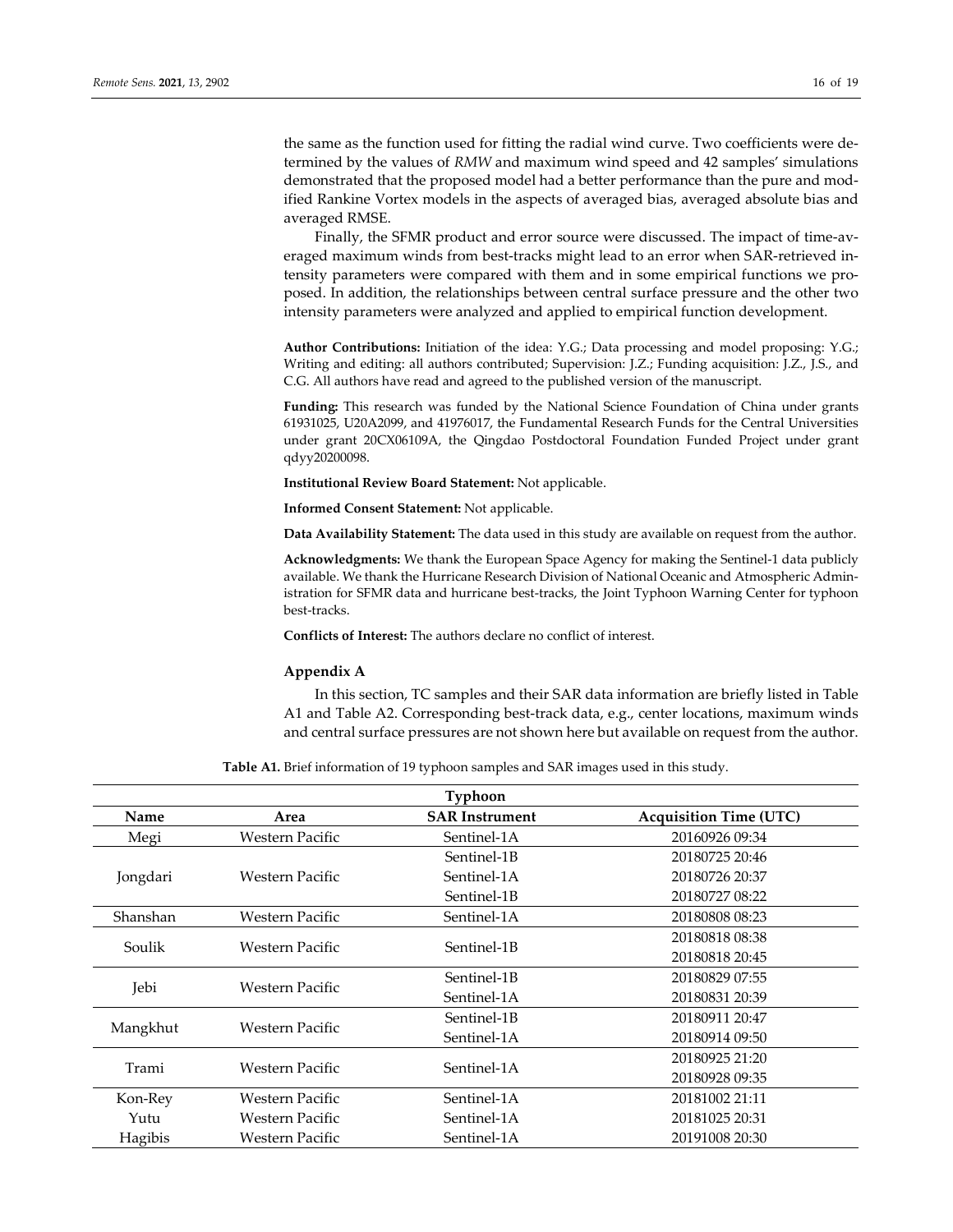| Halong                                                                                              |                     | Sentinel-1A           | 20191105 19:57                |  |  |
|-----------------------------------------------------------------------------------------------------|---------------------|-----------------------|-------------------------------|--|--|
|                                                                                                     | Western Pacific     | Sentinel-1B           | 20191106 19:49                |  |  |
|                                                                                                     |                     | Sentinel-1A           | 20191107 19:39                |  |  |
| Table A2. Brief information of 23 hurricane samples and SAR images used in this study.<br>Hurricane |                     |                       |                               |  |  |
| Name                                                                                                | Area                | <b>SAR Instrument</b> | <b>Acquisition Time (UTC)</b> |  |  |
|                                                                                                     | East Pacific        | Sentinel-1A           | 20160826 13:39                |  |  |
| Lester                                                                                              |                     |                       | 20160830 14:45                |  |  |
|                                                                                                     |                     |                       | 20160831 03:15                |  |  |
|                                                                                                     |                     |                       | 20160826 21:16                |  |  |
|                                                                                                     |                     |                       | 20160827 09:21                |  |  |
| Gaston                                                                                              | Atlantic            | Sentinel-1A           | 20160829 21:41                |  |  |
|                                                                                                     |                     |                       | 20160830 09:45                |  |  |
|                                                                                                     |                     |                       | 20160901 20:29                |  |  |
| Hermine                                                                                             | Atlantic            | Sentinel-1A           | 20160904 22:32                |  |  |
| Karl                                                                                                | Atlantic            | Sentinel-1A           | 20160923 22:22                |  |  |
| Miriam                                                                                              | East Pacific        | Sentinel-1A           | 20180831 03:32                |  |  |
| Florence                                                                                            | Atlantic            | Sentinel-1A           | 20180904 08:34                |  |  |
|                                                                                                     |                     |                       | 20180908 09:39                |  |  |
| Helene                                                                                              | Atlantic            | Sentinel-1B           | 20180912 08:18                |  |  |
|                                                                                                     | <b>East Pacific</b> | Sentinel-1A           | 20181006 14:06                |  |  |
| Sergio                                                                                              |                     |                       | 20181007 02:34                |  |  |
|                                                                                                     |                     |                       | 20181009 14:29                |  |  |
| Michael                                                                                             | Atlantic            | Sentinel-1A           | 20181009 23:43                |  |  |
|                                                                                                     |                     |                       | 20181010 11:49                |  |  |
| Leslie                                                                                              | Atlantic            | Sentinel-1A           | 20181013 07:15                |  |  |
| Juliette                                                                                            | <b>East Pacific</b> | Sentinel-1A           | 20190904 13:39                |  |  |
| Douglas                                                                                             | East Pacific        | Sentinel-1A           | 20200725 03:47                |  |  |
| Teddy                                                                                               | Atlantic            | Sentinel-1A           | 20200922 10:16                |  |  |

## **References**

- 1. Katsaros, K.B.; Vachon, P.W.; Liu, W.T.; Black, P.G. Microwave Remote Sensing of Tropical Cyclones from Space. *J. Oceanogr.* **2002**, *58*, 137–151, doi:10.1023/a:1015884903180.
- 2. Kossin, J.P. Hurricane Wind–Pressure Relationship and Eyewall Replacement Cycles. *Weather Forecast*. **2015**, *30*, 177–181.
- 3. Guo, X.; Tan, Z.-M. Tropical cyclone fullness: A new concept for interpreting storm intensity. *Geophys. Res. Lett.* **2017**, *44*, 4324– 4331, doi:10.1002/2017gl073680.
- 4. Simpson, R.H.; Saffir, H. The hurricane disaster-potential scale. *Weatherwise* **1974**, *27*, 186.
- 5. Knaff, J.A.; Zehr, R.M. Reexamination of Tropical Cyclone Wind–Pressure Relationships. *Weather Forecast.* **2006**, *22*, 71–88, doi:10.1175/waf965.1.
- 6. Xie, L.; Bao, S.; Pietrafesa, L.J.; Foley, K.; Fuentes, M. A Real-Time Hurricane Surface Wind Forecasting Model: Formulation and Verification. *Mon. Weather Rev.* **2006**, *134*, 1355–1370, doi:10.1175/mwr3126.1.
- 7. Holland, G.J. An Analytic Model of the Wind and Pressure Profiles in Hurricanes. *Mon. Weather Rev.* **1980**, *108*, 1212–1218, doi:10.1175/1520-0493(1980)1082.0.co;2.
- 8. Holland, G.J.; Belanger, J.I.; Fritz, A. A Revised Model for Radial Profiles of Hurricane Winds. *Mon. Weather Rev.* **2010**, *138*, 4393–4401, doi:10.1175/2010mwr3317.1.
- 9. Merrill, R.T. A Comparison of Large and Small Tropical Cyclones. *Mon. Weather Rev.* **1984**, *112*, 1408–1418, doi:10.1175/1520- 0493(1984)1122.0.co;2.
- 10. Hill, K.A.; Lackmann, G.M. Influence of Environmental Humidity on Tropical Cyclone Size. *Mon. Weather Rev.* **2009**, *137*, 3294– 3315, doi:10.1175/2009mwr2679.1.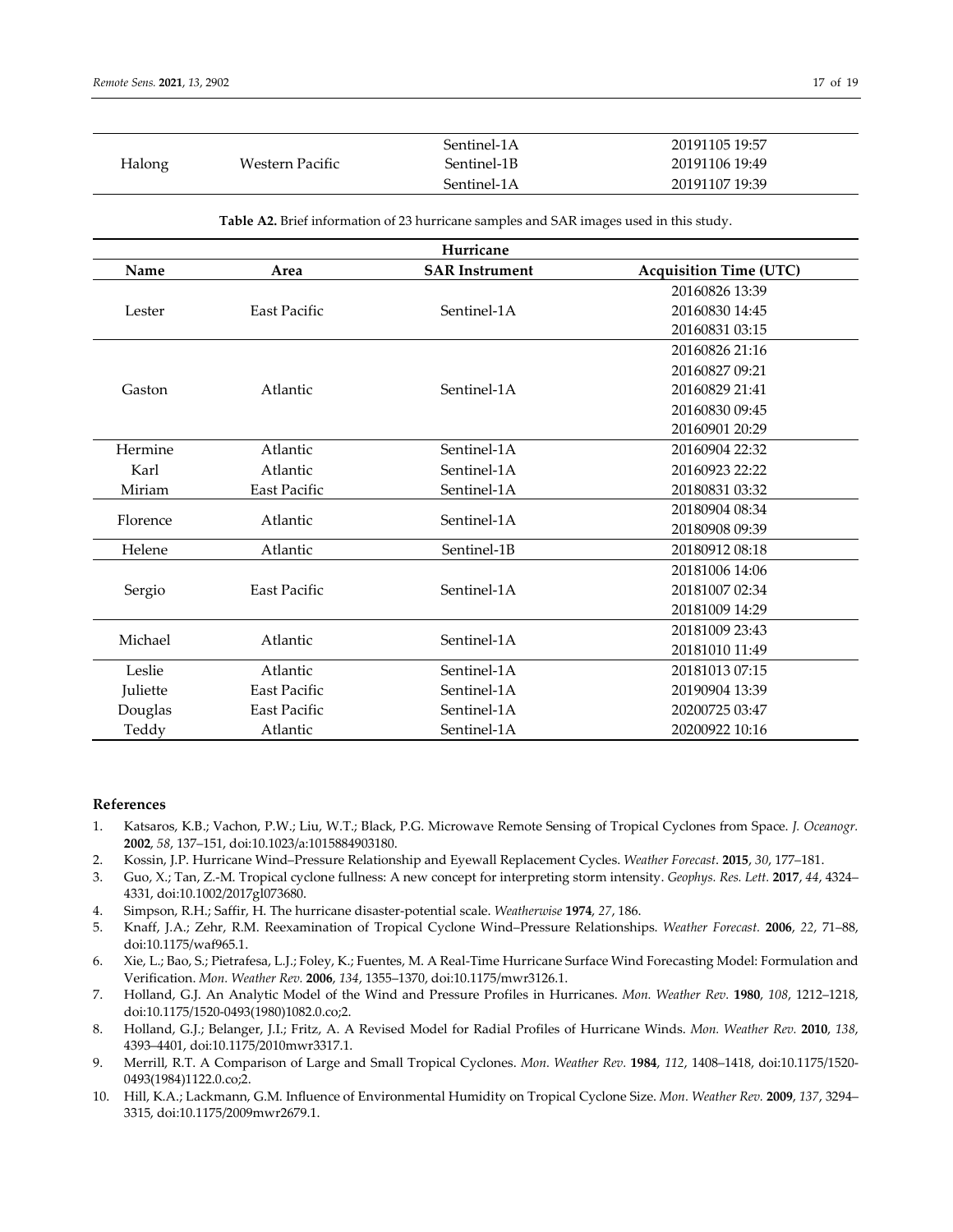- 11. Chan, K.T.F.; Chan, J.C.L. Size and Strength of Tropical Cyclones as Inferred from QuikSCAT Data. *Mon. Weather Rev.* **2012**, *140*, 811–824, doi:10.1175/mwr-d-10-05062.1.
- 12. Yu, P.; Johannessen, J.A.; Yan, X.-H.; Geng, X.; Zhong, X.; Zhu, L. A Study of the Intensity of Tropical Cyclone Idai Using Dual-Polarization Sentinel-1 Data. *Remote Sens.* **2019**, *11*, 2837, doi:10.3390/rs11232837.
- 13. Li, X.; Zhang, J.; Yang, X.; Pichel, W.G.; DeMaria, M.; Long, D.; Li, Z. Tropical Cyclone Morphology from Spaceborne Synthetic Aperture Radar. *Bull. Am. Meteorol. Soc.* **2013**, *94*, 215–230, doi:10.1175/bams-d-11-00211.1.
- 14. Klotz, B.W.; Jiang, H. Global composites of surface wind speeds in tropical cyclones based on a 12 year scatterometer database. *Geophys. Res. Lett.* **2016**, *43*, 480–488, doi:10.1002/2016gl071066.
- 15. Shao, W.; Yuan, X.; Sheng, Y.; Sun, J.; Zhou, W.; Zhang, Q. Development of Wind Speed Retrieval from Cross-Polarization Chinese Gaofen-3 Synthetic Aperture Radar in Typhoons. *Sensors* **2018**, *18*, 412, doi:10.3390/s18020412.
- 16. Horstmann, J.; Falchetti, S.; Wackerman, C.; Maresca, S.; Caruso, M.J.; Graber, H.C. Tropical Cyclone Winds Retrieved From C-Band Cross-Polarized Synthetic Aperture Radar. *IEEE Trans. Geosci. Remote Sens.* **2015**, *53*, 2887–2898, doi:10.1109/tgrs.2014.2366433.
- 17. Gao, Y.; Guan, C.; Sun, J.; Xie, L. Tropical Cyclone Wind Speed Retrieval from Dual-Polarization Sentinel-1 EW Mode Products. *J. Atmos. Ocean. Technol.* **2020**, *37*, 1713–1724, doi:10.1175/jtech-d-19-0148.1.
- 18. Shao, W.; Li, X.; Hwang, P.; Zhang, B.; Yang, X. Bridging the gap between cyclone wind and wave by C -band SAR measurements. *J. Geophys. Res. Oceans* **2017**, *122*, 6714–6724, doi:10.1002/2017jc012908.
- 19. Hwang, P.A.; Zhang, B.; Perrie, W. Depolarized radar return for breaking wave measurement and hurricane wind retrieval. *Geophys. Res. Lett.* **2010**, *37*, 70–75, doi:10.1029/2009gl041780.
- 20. Phillips, O.M. Radar Returns from the Sea Surface—Bragg Scattering and Breaking Waves. *J. Phys. Oceanogr.* **1988**, *18*, 1065– 1074, doi:10.1175/1520-0485(1988)0182.0.co;2.
- 21. Zhang, B.; Perrie, W. Cross-Polarized Synthetic Aperture Radar: A New Potential Measurement Technique for Hurricanes. *Bull. Am. Meteorol. Soc.* **2012**, *93*, 531–541, doi:10.1175/bams-d-11-00001.1.
- 22. Zhang, G.; Perrie, W.; Zhang, B.; Yang, J.; He, Y. Monitoring of tropical cyclone structures in ten years of RADARSAT-2 SAR images. *Remote Sens. Environ.* **2020**, *236*, 111449, doi:10.1016/j.rse.2019.111449.
- 23. Gao, Y.; Guan, C.; Sun, J.; Xie, L. A Wind Speed Retrieval Model for Sentinel-1A EW Mode Cross-Polarization Images. *Remote Sens.* **2019**, *11*, 153, doi:10.3390/rs11020153.
- 24. Zhang, G.; Li, X.; Perrie, W.; Hwang, P.A.; Zhang, B.; Yang, X. A Hurricane Wind Speed Retrieval Model for C-Band RADAR-SAT-2 Cross-Polarization ScanSAR Images. *IEEE Trans. Geosci. Remote Sens.* **2017**, *55*, 4766–4774, doi:10.1109/tgrs.2017.2699622.
- 25. Hwang, P.A.; Stoffelen, A.; van Zadelhoff, G.-J.; Perrie, W.; Zhang, B.; Li, H.; Shen, H. Cross-polarization geophysical model function for C-band radar backscattering from the ocean surface and wind speed retrieval. *J. Geophys. Res. Oceans* **2015**, *120*, 893–909, doi:10.1002/2014jc010439.
- 26. Mouche, A.A.; Chapron, B.; Zhang, B.; Husson, R. Combined Co- and Cross-Polarized SAR Measurements Under Extreme Wind Conditions. *IEEE Trans. Geosci. Remote Sens.* **2017**, *55*, 6746–6755, doi:10.1109/tgrs.2017.2732508.
- 27. Meissner, T.; Ricciardulli, L.; Wentz, F.J. Capability of the SMAP Mission to Measure Ocean Surface Winds in Storms. *Bull. Am. Meteorol. Soc.* **2017**, *98*, 1660–1677, doi:10.1175/bams-d-16-0052.1.
- 28. Combot, C.; Mouche, A.; Knaff, J.; Zhao, Y.; Zhao, Y.; Vinour, L.; Quilfen, Y.; Chapron, B. Extensive High-Resolution Synthetic Aperture Radar (SAR) Data Analysis of Tropical Cyclones: Comparisons with SFMR Flights and Best Track. *Mon. Weather Rev.* **2020**, *148*, 4545–4563, doi:10.1175/mwr-d-20-0005.1.
- 29. Uhlhorn, E.W.; Black, P.G.; Franklin, J.L.; Goodberlet, M.; Carswell, J.; Goldstein, A.S. Hurricane Surface Wind Measurements from an Operational Stepped Frequency Microwave Radiometer. *Mon. Weather Rev.* **2007**, *135*, 3070–3085, doi:10.1175/mwr3454.1.
- 30. Klotz, B.W.; Uhlhorn, E.W. Improved Stepped Frequency Microwave Radiometer Tropical Cyclone Surface Winds in Heavy Precipitation. *J. Atmos. Ocean. Technol.* **2014**, *31*, 2392–2408, doi:10.1175/jtech-d-14-00028.1.
- 31. Gao, Y.; Sun, J.; Zhang, J.; Guan, C. Extreme Wind Speeds Retrieval Using Sentinel-1 IW Mode SAR Data. *Remote Sens.* **2021**, *13*, 1867, doi:10.3390/rs13101867.
- 32. Mouche, A.; Chapron, B.; Knaff, J.; Zhao, Y.; Zhang, B.; Combot, C. Copolarized and Cross-Polarized SAR Measurements for High-Resolution Description of Major Hurricane Wind Structures: Application to Irma Category 5 Hurricane. *J. Geophys. Res*. *Oceans* **2019**, *124*, 3905–3922.
- 33. Alpers, W.; Zhang, B.; Mouche, A.; Zeng, K.; Chan, P.W. Rain footprints on C-band synthetic aperture radar images of the ocean—Revisited. *Remote Sens. Environ.* **2016**, *187*, 169–185, doi:10.1016/j.rse.2016.10.015.
- 34. Katsaros, K.; Vachon, P.W.; Black, P.; Dodge, P.; Uhlhorn, E. Wind Fields from SAR: Could They Improve Our Understanding of Storm Dynamics? *Johns Hopkins APL Tech. Dig.* **2000**, *21*, 86–93, doi:10.4095/219617.
- 35. Reppucci, A.; Lehner, S.; Schulz-Stellenfleth, J.; Brusch, S. Tropical Cyclone Intensity Estimated From Wide-Swath SAR Images. *IEEE Trans. Geosci. Remote Sens.* **2010**, *48*, 1639–1649, doi:10.1109/tgrs.2009.2037143.
- 36. Xu, F.; Li, X.; Wang, P.; Yang, J.; Pichel, W.G.; Jin, Y.-Q. A Backscattering Model of Rainfall Over Rough Sea Surface for Synthetic Aperture Radar. *IEEE Trans. Geosci. Remote Sens.* **2014**, *53*, 3042–3054, doi:10.1109/tgrs.2014.2367654.
- 37. Velden, C.; Harper, B.; Wells, F.; Beven, J.L.; Zehr, R.; Olander, T.; Mayfield, M.; Guard, C.; Lander, M.; Edson, R.; et al. Supplement To: The Dvorak Tropical Cyclone Intensity Estimation Technique: A Satellite-Based Method that Has Endured for over 30 Years. *Bull. Am. Meteorol. Soc.* **2006**, *87*, S6–S9, doi:10.1175/bams-87-9-velden.